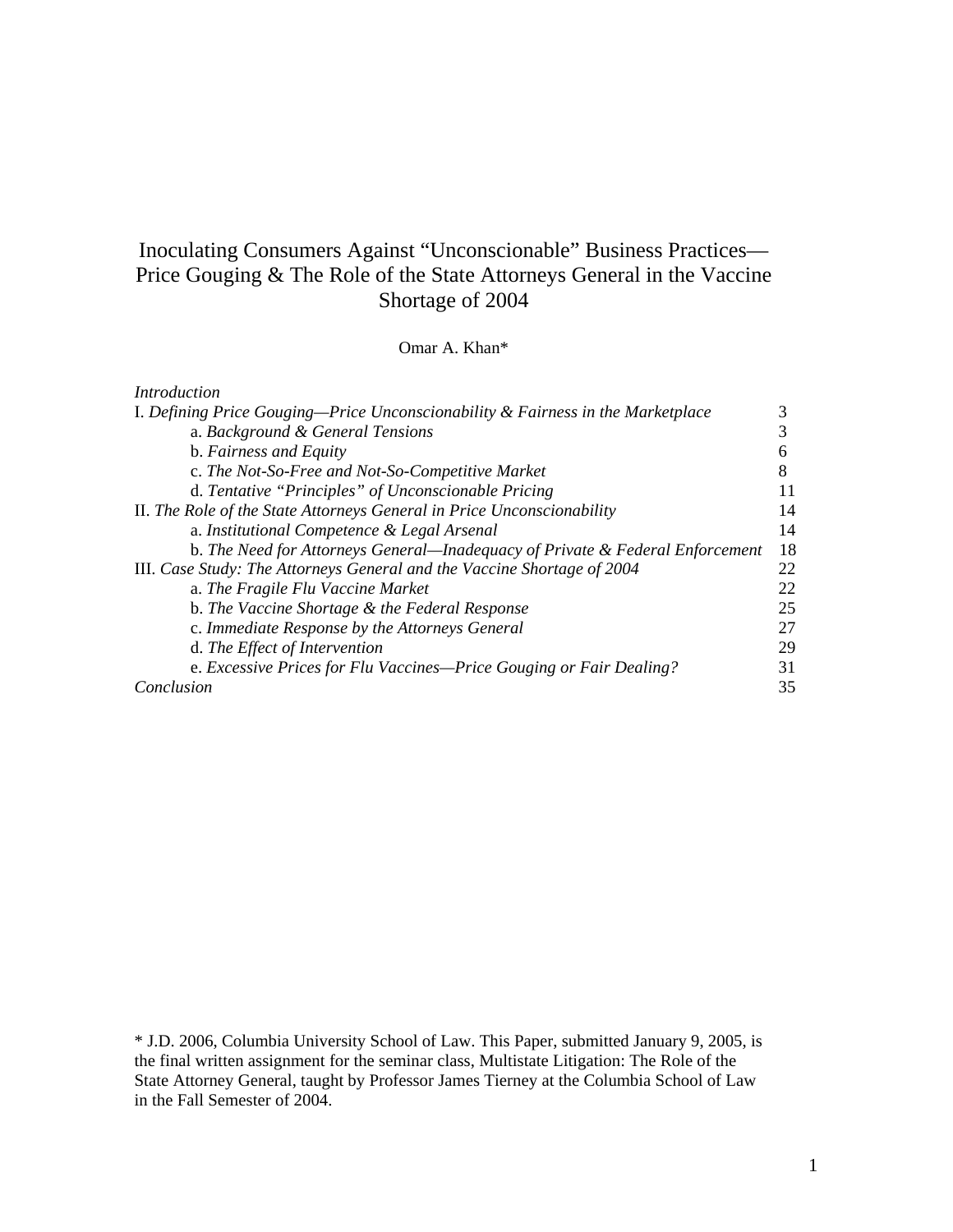# Inoculating Consumers Against "Unconscionable" Business Practices— Price Gouging & The Role of the State Attorneys General in the Vaccine Shortage of 2004

No longer do we believe that fraud may be perpetrated by the cry of "caveat emptor." We have reached the point where "Let the buyer beware" is a poor business philosophy for a social order allegedly based upon man's respect for his fellow man. Let the seller beware, too! A free enterprise system not founded upon personal morality will ultimately lose freedom.<sup>1</sup>

# **Introduction**

 $\overline{a}$ 

There is little debate today over whether a pure caveat emptor regime—and with it, price gouging, profiteering and "unconscionable" business practices, in general, that are part-and-parcel of a seller's marketplace—seems normatively unfair and immoral. The real question is whether it is possible to replace the outmoded, "buyer's beware" framework with a robust account of "unconscionability" that will allow us to move past the old saw, "A fair exchange is no robbery."<sup>2</sup> There is also, of course, the further question of enforcement—who will enforce the fairness and efficiency norms embodied in our principled version of price unconscionability? Against a legal backdrop where individual, private litigation is ineffective in deterring unconscionable practices and where federal authorities have abandoned their role of monitoring the marketplace for price unconscionability, the answer must be the state attorneys general.

Part I develops the thesis that price unconscionability, which has traditionally been understood in terms of "fairness," can also be tentatively explained as a market failure that permits sellers to raise prices without regard to the costs of the good or service provided. Part II suggests that the state attorneys general are singularly well-positioned to extend their already broad consumer protection powers into the price unconscionability realm, an

<sup>&</sup>lt;sup>1</sup> *State v. ITM, Inc., 275 N.Y.S.2d 303, 321 (N.Y. Sup. Ct. 1966).* 

<sup>&</sup>lt;sup>2</sup> Robert Braucher, *The Unconscionable Contract or Term*, 31 U. PITT. L. REV. 337, 337 (1970).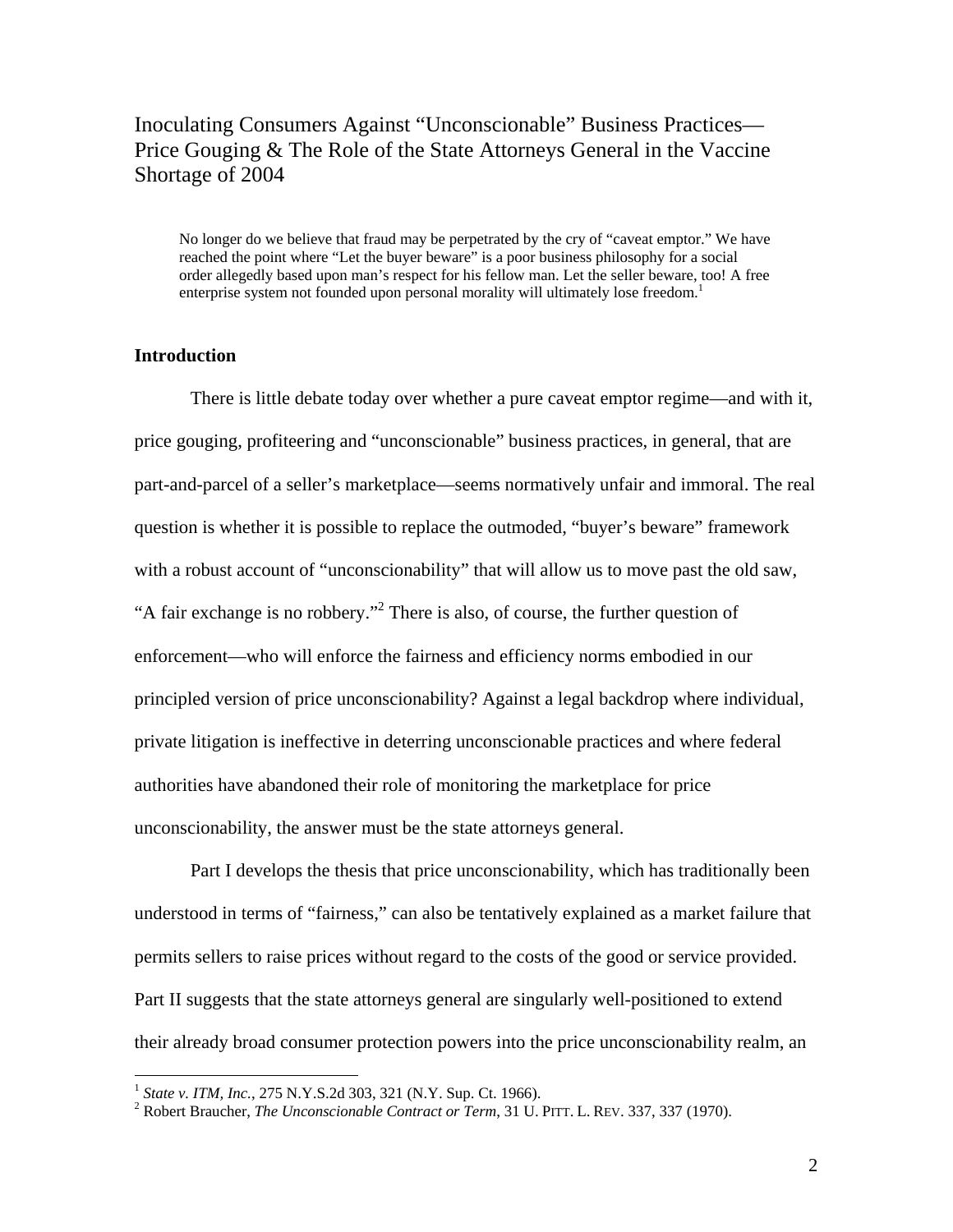area that lacks any federal presence and is not the subject of any serious private enforcement. Part III examines the evolution of the flu vaccine shortage and its culmination, for the purposes of this Paper, in the price gouging cases filed by the state attorneys general. The analysis suggests that the Attorneys General play an instrumental, market-reinforcing role by publicizing and acting on fairness norms; such public accountability for businesses is critical to the functioning of a "free" market, the breakdown of which is the essence of price unconscionability.

# **I. Defining Price Gouging—Price Unconscionability & Fairness in the Marketplace**

# *a. Background & General Tensions*

 $\overline{a}$ 

The theoretical underpinning of price gouging or profiteering is best understood through the lens of the unconscionability doctrine, which permits courts to intercede between two parties and reject or refuse to enforce an agreement between them. In price unconscionability cases, one of the parties to an action asserts that the price paid was "grossly disproportionate" to the value of the good or service received in exchange.<sup>3</sup> In a successful case, the court determines that either the markup over the cost of the good or service was excessive in itself, $4$  or the price charged was higher than that usually charged for the same or similar goods. $5$ 

Price unconscionability, the most common and also the most controversial subset of general unconscionability jurisprudence, has its roots in the equitable power of courts to

 $3$  Frank P. Darr, Unconscionability and Price Fairness, 30 HOUS. L. REV. 1819, 1820 (1994).

<sup>&</sup>lt;sup>4</sup> Frostifresh Corp. v. Reynoso, 274 N.Y.S.2d 757 (D. Ct. 1966); *American Home Improvement, Inc. v. MacIver*, 201 A.2d 886 (1964).

*MacIver*, 201 A.2d 886 (1964). 5 *Lefkowitz v. ITM, Inc.*, 275 N.Y.S.2d 303 (Sup. Ct. 1966); *Jones v. Star Credit Corp.*, 298 N.Y.S. 2d 264 (Sup. Ct. 1969); *Toker v. Westerman*, 274 A.2d 78 (D. Ct. 1970).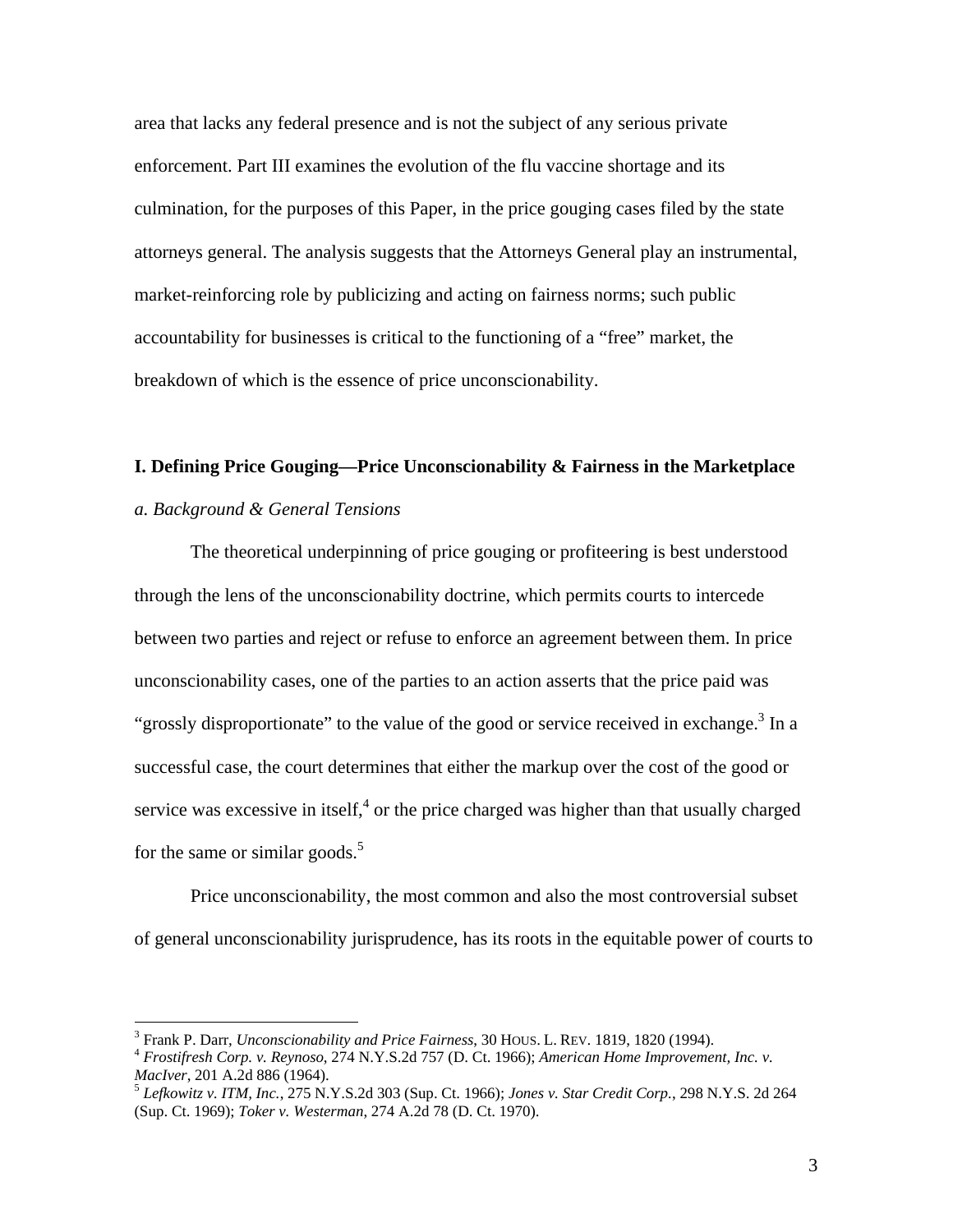set aside bargains and contracts that "in conscience...should not be binding."<sup>6</sup> Courts usually review transactions with an eye to whether the agreement was "oppressive," resulted from the "unequal bargaining power" of the two parties, or was totally "onesided."<sup>7</sup> Unfortunately, these indefinite and malleable guidelines do not offer any clear-cut rationale for distinguishing unconscionable from conscionable transactions.<sup>8</sup> The incorporation of unconscionability into the U.C.C.<sup>9</sup> and the Restatement<sup>10</sup> as a defense to contract enforcement has not provided any additional guidance since the official comments of both compilations essentially refer back to the case law. Even legislation using the terms "unconscionable" or "unconscionability," is of little avail since statutes are rarely explicit<sup>11</sup> in their definitions—more often than not, neither the language nor the legislative history is helpful in defining the scope of the unconscionability doctrine.<sup>12</sup> To be sure, the vagueness of statutory unconscionability has often reached unconstitutional proportions.<sup>13</sup> In the absence of a consistent standard used by the courts and the indeterminate nature of the plain meaning of the term, many commentators have given up trying to define

<sup>6</sup> Evelyn Brown, *The Uncertainty of U.C.C. Section 2-302: Why Unconscionability Has Become a Relic*, 105 COM. L.J. 287, 290 (2000). 7 *Ahern v. Knecht*, 563 N.E.2d 787 (Ill. App. Ct. 1990) (using all these terms to describe an unconscionable

agreement). Judges have been all over the proverbial map in applying the unconscionability standard but seem to be implicitly relying on Arthur Leff's now-famous distinction between procedural and substantive unconscionability. Arthur Leff, *Unconscionability and the Code—The Emperor's New Clause*, 115 U. PA. L. REV. 485 (1967). 8

<sup>&</sup>lt;sup>8</sup> "Although the results of the cases [on unconscionability] have a ring of conviction about them, the reasoning in support ha frequently shown a want of analytical rigor." M. P. Ellinghaus*, In Defense of Unconscionability*, 78 YALE L.J. 757, 761 (1969).<br><sup>9</sup> U.C.C. § 2-302 (1996).

<sup>&</sup>lt;sup>10</sup> RESTATEMENT (SECOND) OF CONTRACTS § 208 (1981). <sup>11</sup> When explicitly defined by statute, inquiry into the meaning or scope of the term is preempted and  $\frac{1}{10}$ replaced by statutory interpretation questions. "Unconscionable" is sometimes defined in emergency or natural disaster statutes, such as FLA. STAT. § 501.160, or consumer protection statutes directed towards a specific good or service, such as usury legislation. See also infra notes 61—63 and accompanying text.

<sup>&</sup>lt;sup>12</sup> David J. Federbush, *The Unclear Scope of Unconscionability in FDUTPA*, 74 FLA. BAR J. 49 (2000) (arguing that the meaning of "unconscionable" in the Florida Deceptive and Unfair Trade Practices Act (FDUTPA) is unclear).

<sup>13</sup> *See Dept. of Business Regulation v. National Manufactured Housing Federation, Inc.,* 370 So.2d 1132, 1136 (Fla. 1979) (holding mobile home rent controls statute's prohibition on unconscionable rent increases was an unconstitutional delegation of legislative authority to an administrative agency).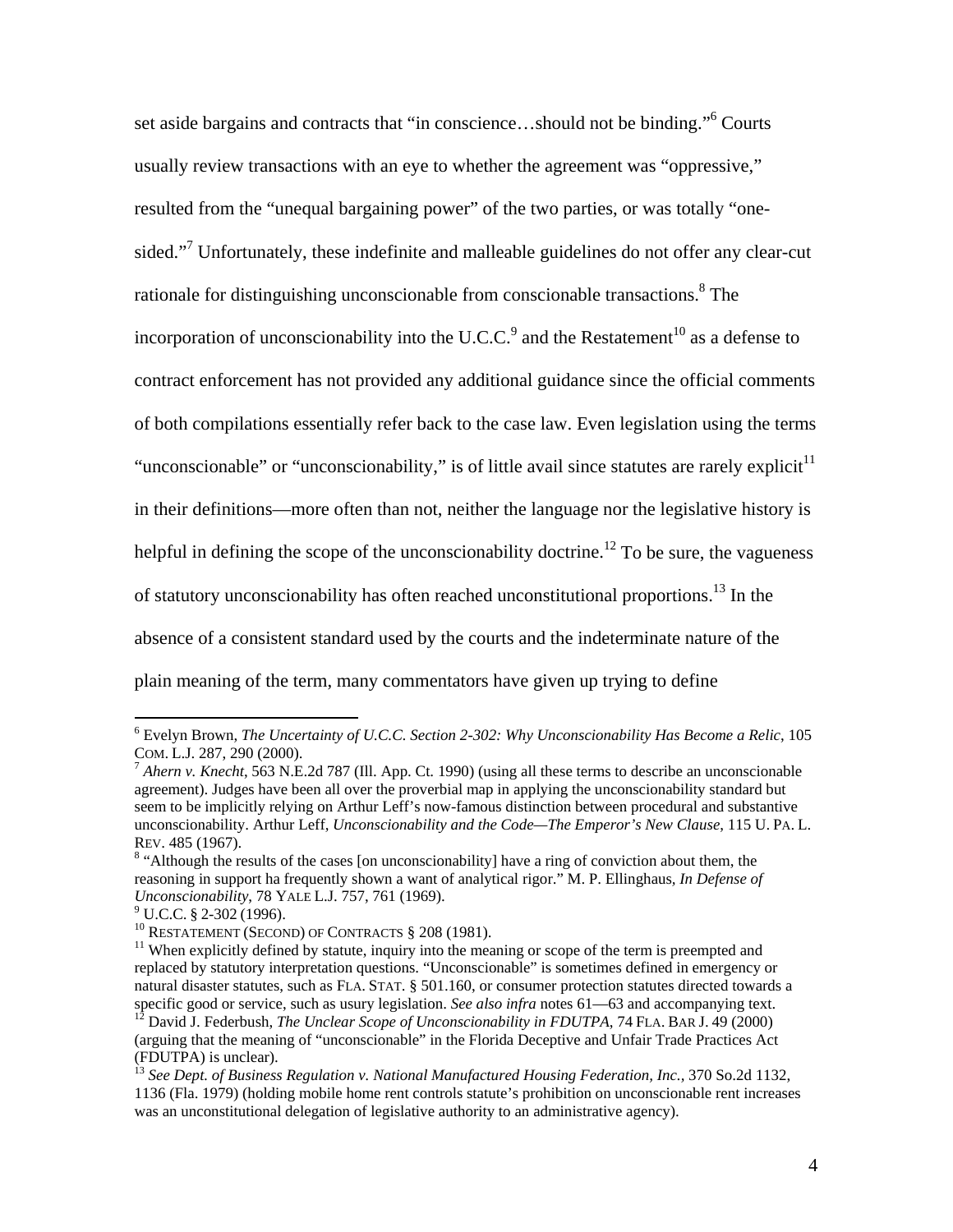"unconscionability" and point the finger at the judiciary for manipulating the principle "in order to reach the equitable principles they desire."<sup>14</sup>

 This indeterminacy problem is only exacerbated by the fact that refusing to enforce agreements that seem unfair runs headlong into the bedrock principles of freedom of contract and *laissez faire* economics.<sup>15</sup> Under traditional contract theory, it is axiomatic that courts are not to inquire into the adequacy of consideration in an agreement or market transaction. Furthermore, under classical economic theory, unconscionability doctrine has no role to play in a free market where parties to a transaction are themselves able to mitigate the potential for unconscionable pricing. In a perfectly competitive market, buyers can exercise their right to exit any particular relationship with a seller by refusing to pay the demanded price and by dealing with other sellers eager to gain market share.<sup>16</sup>

 Economists are particularly outraged by judicial or legislative controls on the free market pricing of both commodities following an emergency and necessities in general. Prices, the argument goes, not only permit sellers to recover their costs, but also force buyers to restrict demand.<sup>17</sup> In the case of a hotel, for example, that is unable to charge a higher room rate following a natural disaster in which homes are destroyed, those renters who get to the hotel first will fill it up not leaving any rooms for those who get there later. However, in a regime where prices are permitted to vary with supply and demand, "price

<sup>&</sup>lt;sup>14</sup> Brown, *supra* note 6 at 290.<br><sup>15</sup> *See* Richard A. Epstein, *Unconscionability: A Critical Reappraisal*, 18 J.L. & ECON. 293 (1975); Richard Craswell, *Property Rules and Liability Rules in Unconscionability and Related Doctrines*, 60 U. CHI. L. REV. 1, 63 (1990); *but cf*. Eric A. Posner*, Contract Law in the Welfare State: A Defense of the Unconscionability*  Doctrine, Usury Laws, and Related Limitations on the Freedom to Contract, 24 J. LEGAL STUD. 283 (1995).<br><sup>16</sup> Darr, *supra* note 3 at 1822-23.<br><sup>17</sup> Thomas Sowell, BASIC ECONOMICS: A CITIZEN'S GUIDE TO THE ECONOMY 21—39 (200

*Windfalls*, 108 YALE L.J. 1489, 1547 n.223 (1999) (applying the same argument to emergency supplies following a natural disaster).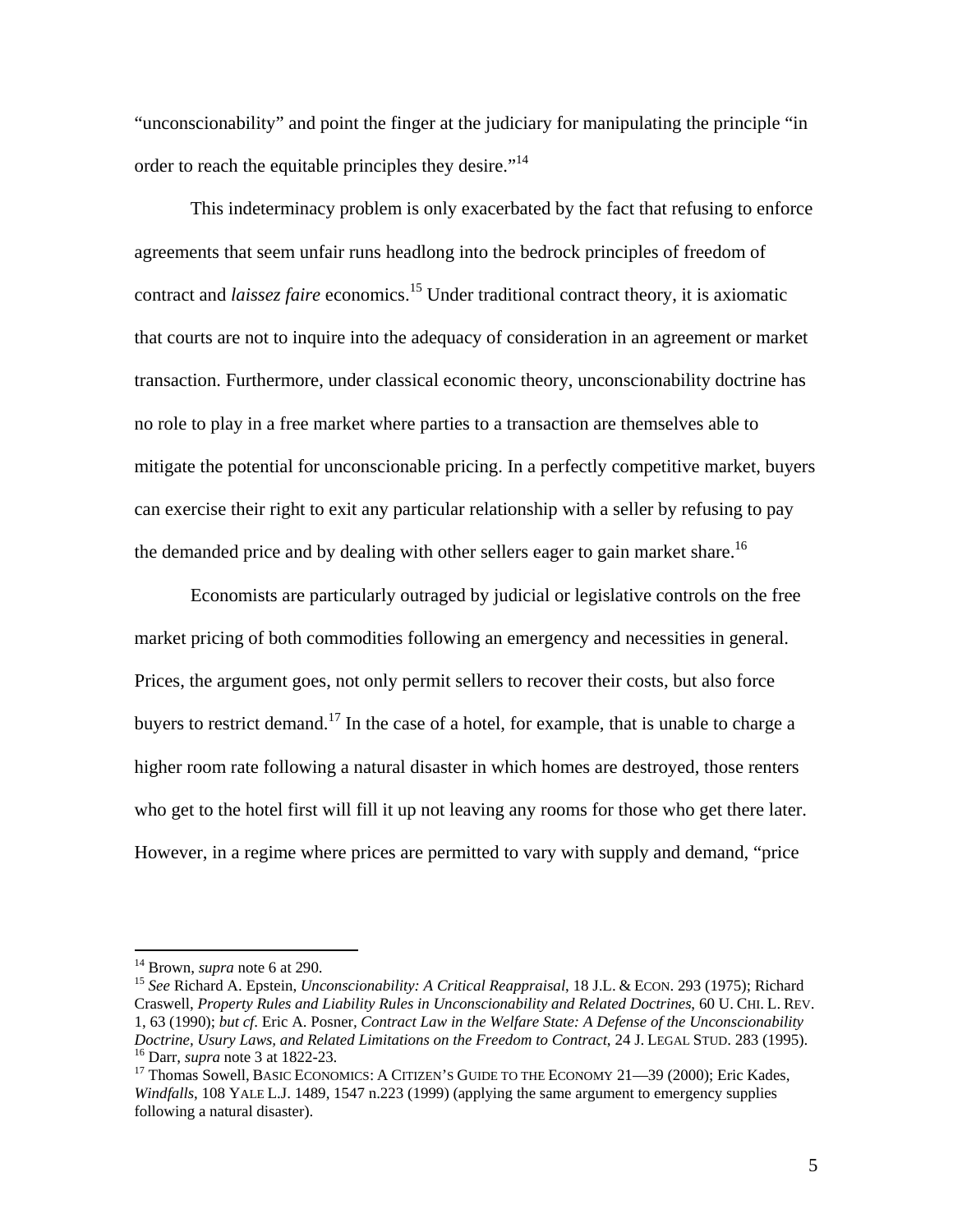gouging" forces a family that would have otherwise rented two rooms, one for parents and the other for children, to rent just one, leaving the other room for someone else.

 Despite these powerful economic arguments, courts and legislatures continue to ban market transactions that charge "grossly excessive" or "unconscionable prices." At least one commentator has suggested that, for the judiciary, "price unconscionability is [now] a part of the basic foundation of contract law."<sup>18</sup> Similarly, most state legislatures have enacted price-gouging laws<sup>19</sup> and incorporated the unconscionability doctrine into already-broad consumer protection statutes.<sup>20</sup> Even though there doesn't seem to be a principled reason for insisting that excessive prices are an undesirable consequence of free market transactions, the near-uniformity of opinion among government actors suggests that there must be something to the notion that such high prices are detrimental to the parties to the transaction, society, or both.

# *b. Fairness and Equity*

 $\overline{a}$ 

 One patently obvious reason to resist profiteering, especially in cases involving necessities and emergency situations, is that the brunt of "grossly excessive" pricing is disproportionately felt by those who cannot afford the essential good or service at issue.<sup>21</sup> Thus, distributional concerns seem to be held in higher regard than the allocative efficiencies that might otherwise be attained under a completely free market. Taking the

<sup>18</sup> Darr, *supra* note 3 at 1821; *see* also Melvin Aron Eisenberg, *The Bargain Principle and Its Limits*, 95 HARV. L. REV. 741, 751—54 (1982) (discussing a paradigm shift in the law recognizing the invalidity of transactions that don't comport with fairness norms).

<sup>&</sup>lt;sup>19</sup> See infra notes 61—63 and accompanying text.<br><sup>20</sup> See infra notes 54, 56, 57 and accompanying text.<br><sup>21</sup> Jerry Shin, *Call it Profiteering, Not the Free Market, Price Gouging Distributes Vital Resources on the Basis of Who Has the Most Money, Not Who Has the Most Need*, CHARLOTTE OBSERVER, Sept. 7, 1992, at 13A.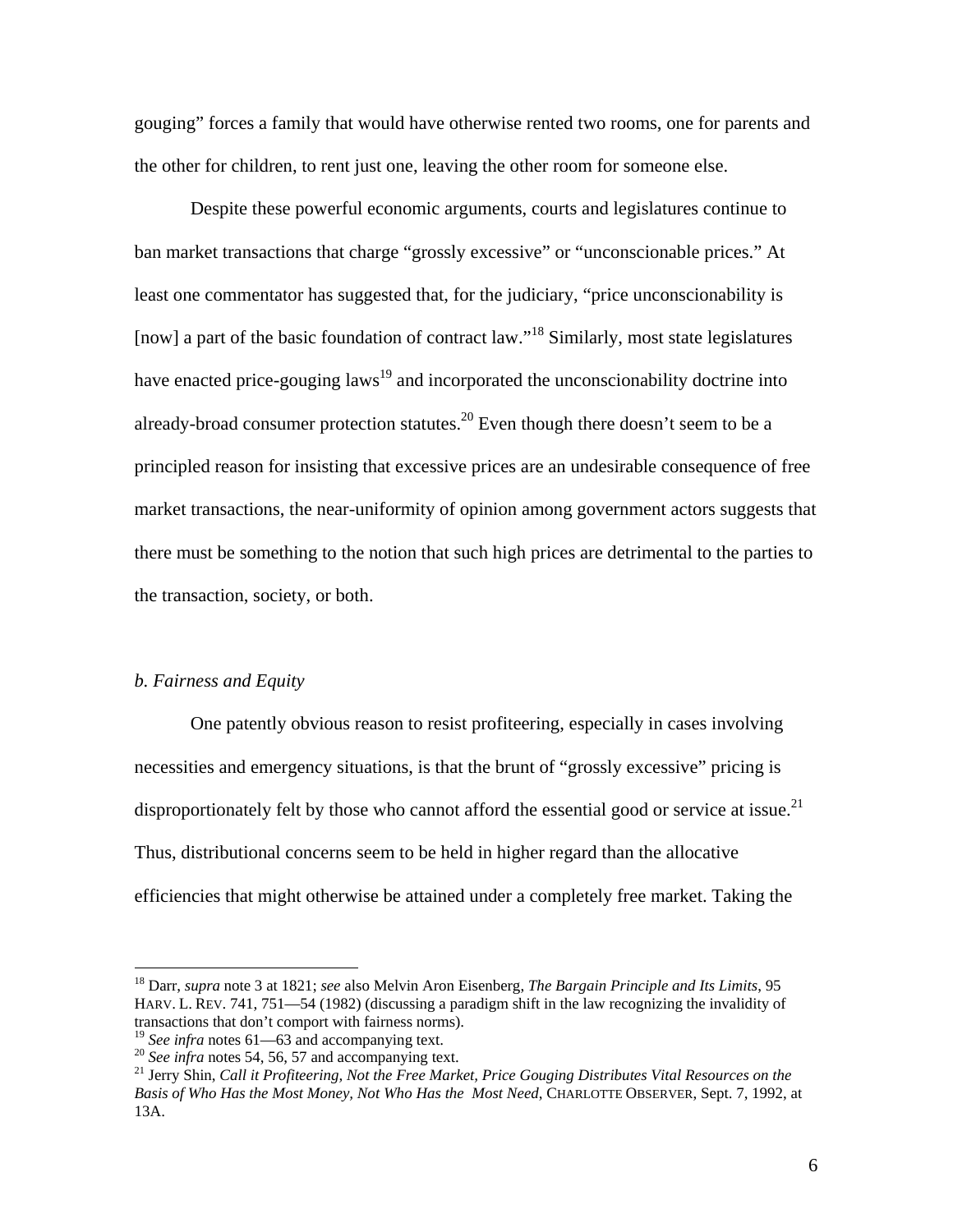hotel example, it is self-evident that permitting hotels to engage in profiteering<sup>22</sup> following a natural disaster prices out of the market entire economic strata of the community. The critical factor ignored by market enthusiasts is that one component of "price" is the willingness or ability to pay, which is in turn reflective of the underlying distribution of wealth in a society.<sup>23</sup> Though arguably inefficient, a first-come-first-serve basis is at least an equitable solution that permits all consumers to have equal access to the resource when they need it the most. $24$ 

 A second concern not discussed in the literature or in court decisions is a moral hazard problem created by allowing profiteering. If businesses are permitted to raise prices during emergency situations, such as following natural disasters, then they have a positive incentive not to contribute to its abatement. Owners may not see fit to assist those in need or contribute positively to mitigating the impact of the disaster. At least in a regime where price gouging is illegal, business owners are more neutral, if not perfectly ambivalent, as to the state of affairs and do not have an economic incentive pulling them in the other direction of any moral inclinations.

 The fairness norm presented here can be generalized and stated in terms cognizable by the law and economics ilk. In the words of one commentator:

"Conventional economic analyses assume as a matter of course that excess demand for a good creates an opportunity for suppliers to raise prices…[and] profit-seeking adjustments

<sup>&</sup>lt;sup>22</sup> *Florida Hotels Charged with Price Gouging, at* www.consumeraffairs.com/news04/fl\_price\_gouging.html (Aug. 17, 2004) (last visited Jan. 5, 1005).

<sup>23</sup> *See generally* Lateef Mtima, *Unconscionability and the Economically Disadvantaged: Towards a New Model*, 1 BLACKLETTER J. 47 (1984) (discussing the implications of caveat emptor regime for the poor and illiterate).

<sup>&</sup>lt;sup>24</sup> Christine Jolls et al., *A Behavioral Approach to Law and Economics*, 50 STAN. L. REV. 1471, 1512-1513 (1998) (discussing, in the context of price gouging laws, the empirical preference of consumers for first-intime distribution of scarce goods based on the principle of fairness).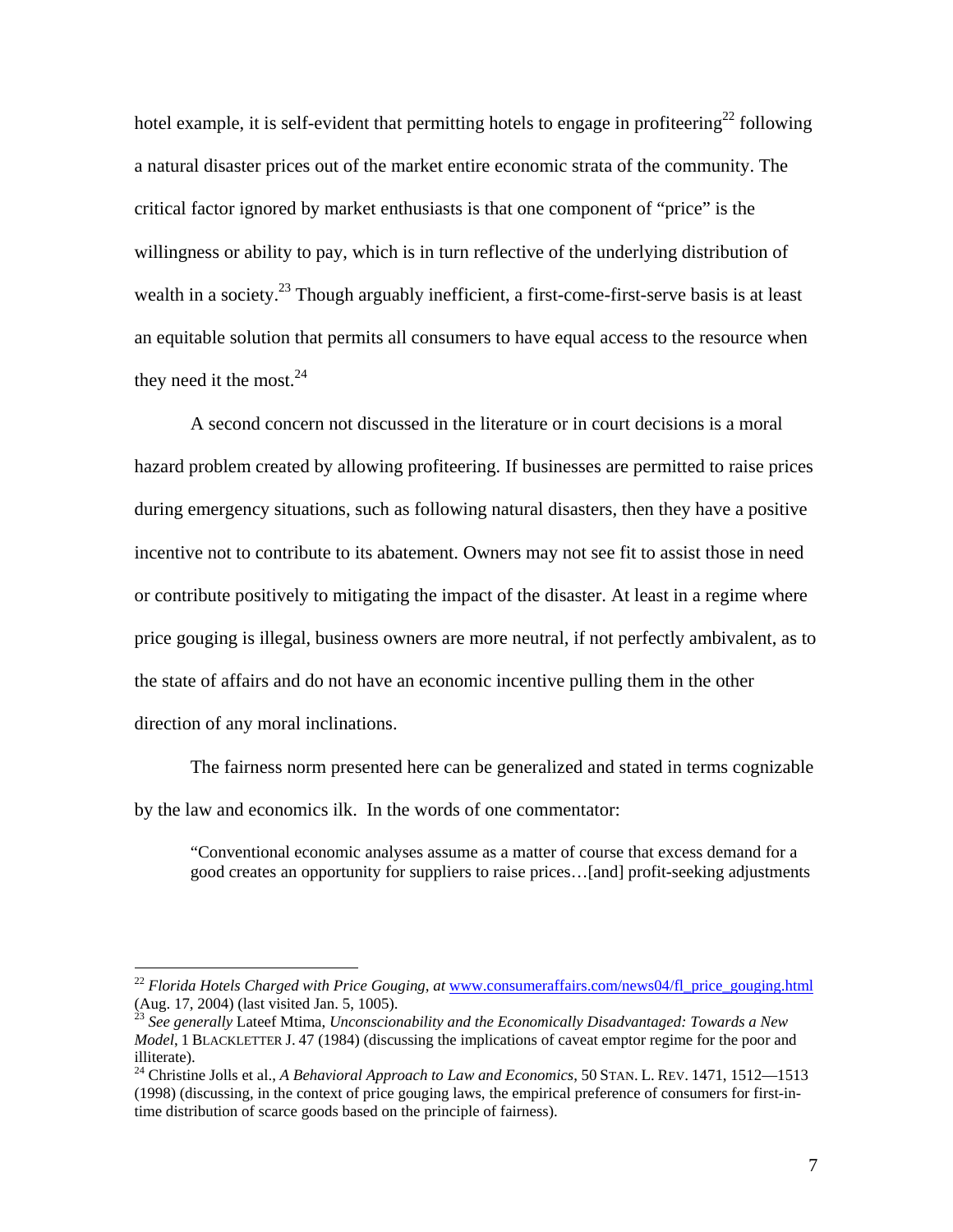that clear the market are…as natural as water finding its level—and as ethically neutral….[T]he lay public does not share this indifference."<sup>25</sup>

High market prices that are completely unrelated to the costs of the good or service are perceived as unfair and resulting in a sort of "windfall" for the seller.<sup>26</sup> Leaving such surpluses where they fall means that a few individuals receive large monetary gains while most get nothing; this realization stokes the redistributive urge. $^{27}$ 

# *c. The Not-So-Free and Not-So-Competitive Market*

Interestingly enough, a free and perfectly competitive market usually reinforces these fairness norms automatically. The price of a commodity sold under perfect competition is normally equal to the seller's opportunity cost and approximates the seller's marginal cost. Such a price also achieves the goals of efficiency-based analyses by allocating supply to its highest-valued used and encouraging the appropriate amount of investment in productive capacity.<sup>28</sup> Furthermore, fairness norms are buttressed by the

<sup>25</sup> Daniel Kahneman et al*., Fairness as a Constraint on Profit-Seeking: Entitlements in the Market*, 76 AM. ECON. REV. 728, 735 (1986); *see also* Elizabeth Hoffman & Matthew L. Spitzer, *Entitlements, Rights, and Fairness: An Experimental Examination of Subjects' Concepts of Distributive Justice*, 14 J. LEGAL STUD. 259, 261 (1985).

<sup>&</sup>lt;sup>26</sup> Darr, *supra* note 3 at 1835 (highlighting the importance of the fact that fairness concerns mean that costdriven increases are acceptable but purely demand-driven ones may not be); Arthur M. Okun, PRICES AND QUANTITIES: A MACROECONOMIC ANALYSIS 134—40 (1981) (same); *see also* Kades, *supra* note 17 at 1496

 $\frac{27}{27}$  Economic theorists would retort that they are not completely blind to distributional concerns once a normative commitment to fairness has been made. They would only prefer that once the optimal allocation of resources has been made in a free market setting, excess gains acquired through unconscionable pricing should be taxed and then redistributed to those affected. Such a rule would make "many people better off than they would be under the redistributive rule without making anyone else worse off." Posner, *supra* note 15 at 284; *see also* Kades, *supra* note 17 at 1547 n.223. This perspective ignores that a simple rule of thumb, such as the unconscionability doctrine, is not only more precise but is also at a lower cost to society than a tax-and-redistribute regime, which would impose administrative, and transactional costs. Additionally, such a system, though cost-prohibitive in the general case, is almost impossible to administer when the event that triggers the "windfall" is not predictable as in the case of a natural disaster.

<sup>28</sup> Eisenberg, *supra* note 18 at 756.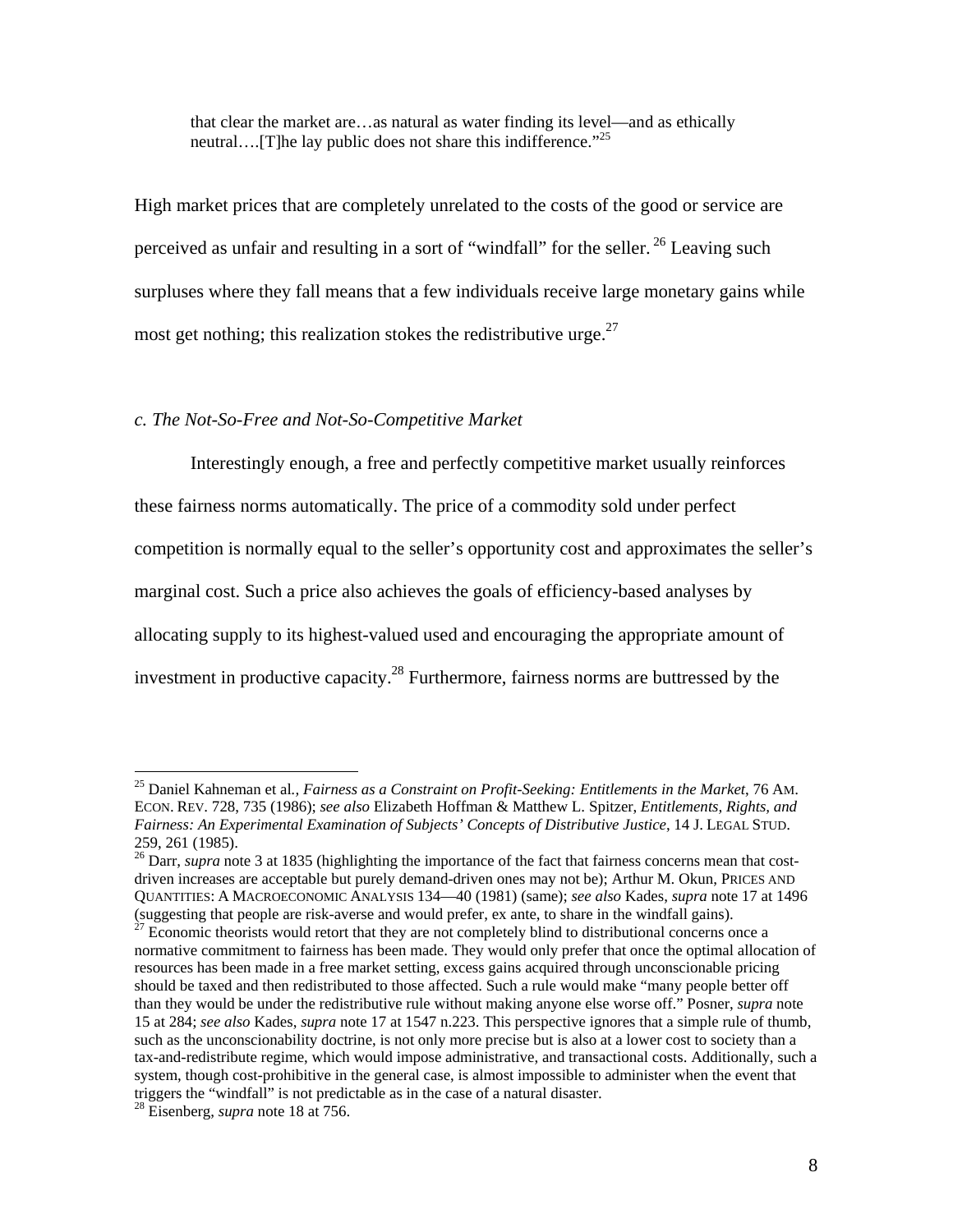sellers' fear of alienating customers and losing goodwill.<sup>29</sup> Thus, to the extent that there is a slight deviation from the perfectly competitive market regime, community norms can effectively regulate the extent to which a seller is capable of repricing its products due to variations in demand or bargaining power.<sup>30</sup>

 The previous discussion suggests that the market is actually an instrument for exacting fairness among buyers and sellers. This observation may carry some weight especially because economic theory and the freedom of contract mantra are both founded on the assumption of free and perfectly competitive markets. In the absence of such conditions, transactions in which the price is "grossly excessive" are definitely not supported by fairness norms and, additionally, may not be supported by efficiency concerns, which depend on efficient markets for their validation. Understanding the close relationship between market failures and price unconscionability certainly dissipates some of the tension between striking down uncoerced bargains and free market principles. To be sure, unconscionability may be the "mirror image" of what constitutes an efficient transaction, in that the grounds for a finding of unconscionability reflect the necessary conditions of a free market.<sup>31</sup> Since there seems to be a strong relationship between perfectly competitive markets and transactions that can be seen as equitable, $32$  price unconscionability might be seen as the product of market failure and the willingness of

<sup>&</sup>lt;sup>29</sup> Jolls, *supra* note 24 at 1513—14 (discussing "price stickiness" and the baffling resistance to price increases in a competitive market); *see also* Steve Lohr, *Lessons From a Hurricane: It Pays Not to Gouge*, N.Y. TIMES, Sept. 22, 1992, at D1.<br><sup>30</sup> Darr, *supra* note 3 at 1835—36.<br><sup>31</sup> *Cf.* Jeffrey C. Fort, *Understanding Unsconscionability: Defining the Principle*, 9 LOY. U. CHI. L.J. 765,

<sup>799 (1978) (</sup>discussing unconscionability as the "mirror image" of contract).

<sup>&</sup>lt;sup>32</sup> That market failure may be the sine qua non of unconscionability has some intuitive appeal. Indeed, some commentators have suggested that price terms may *only* be unfair or unconscionable in an imperfectly competitive market. Mark Klock, *Unconscionability and Price Discrimination*, 69 TENN. L. REV. 317, 354 (2002); Philip Bridwell, *The Philosophical Dimensions of the Doctrine of Unconscionability*, 70 U. CHI. L. REV. 1513, 1529—30 (2003); Eisenberg, *supra* note 18 at 750.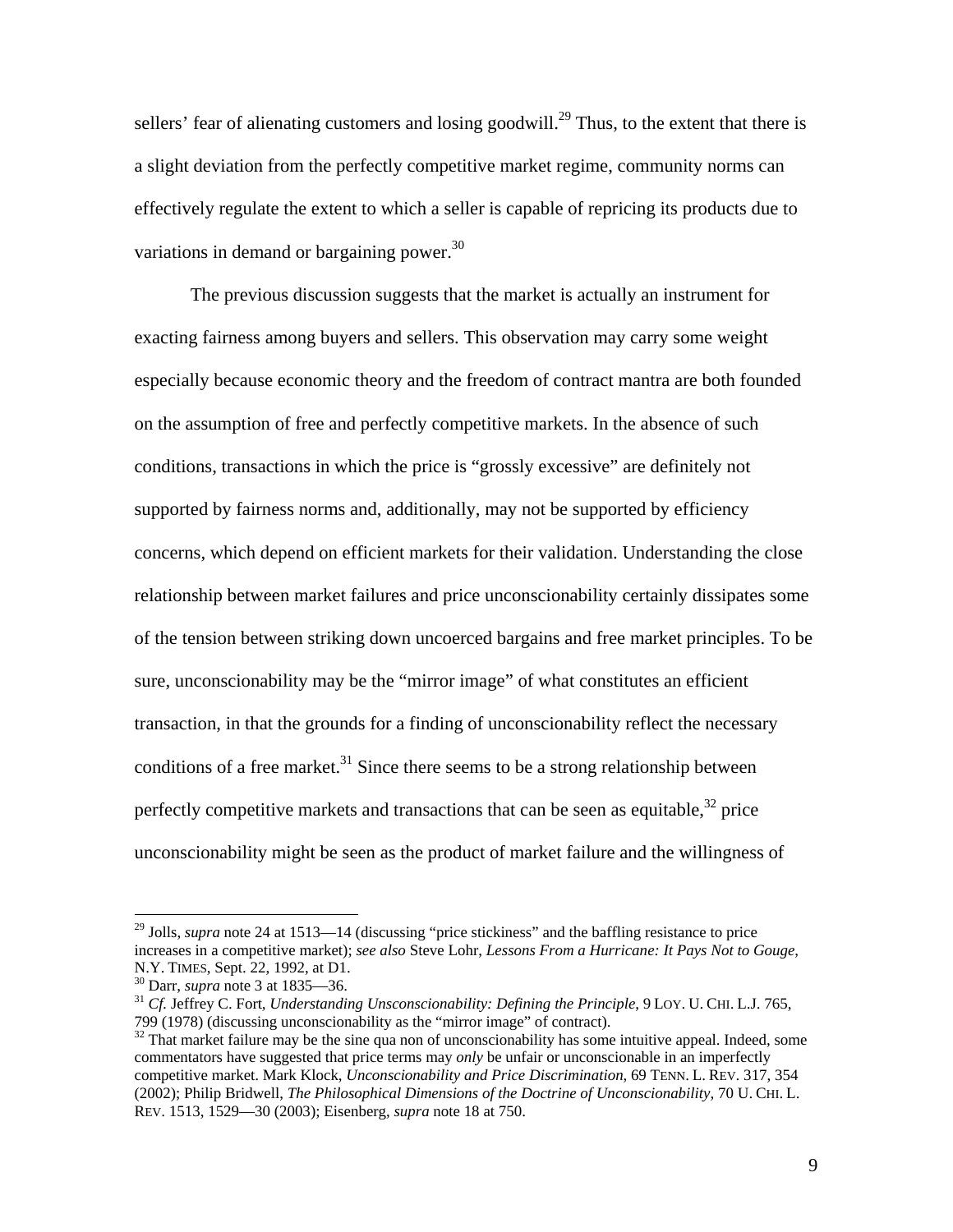sellers to exert market power to increase prices without regard to the underlying cost of the good or service sold.

 Under this framework, probably the clearest example of unconscionable behavior is that of a monopolist engaging in price discrimination.<sup>33</sup> Price discrimination is the extraction of different prices from various segments of the market that value the good differently, without regard to the costs of providing or selling the good to those market segments.<sup>34</sup> An example of price discrimination is *Besta v. Beneficial Loan Co. of Iowa*,<sup>35</sup> where customers were first offered financing plans with higher payments over a 72-month period, and only if they refused, then offered lower payments over a 36-month period;<sup>36</sup> therefore, customers were not payer higher prices for higher risks but because they were perceived as price-insensitive and valuing the loan more than other customers. Another example of such behavior would be to charge men and women different prices for identical services.<sup>37</sup> The exertion of market power in this manner varies markedly from the operation of a perfectly competitive market regime, where individual firms are incapable of affecting the price of the good without regard to cost and cannot discriminate. Thus, from both efficiency and fairness perspectives, a price discriminating business that is capable of segmenting its market and charging different customers different prices *solely based on their identity* "may be regarded as universally unconscionable."<sup>38</sup>

<sup>&</sup>lt;sup>33</sup> Klock, *supra* note 32. Market enthusiasts object to price discrimination in this manner, even where there are no economic inefficiencies generated, on the grounds that the social cost of a price-discriminating monopoly far outweighs its utility. Richard A. Posner, ECONOMIC ANALYSIS OF LAW 282 (4<sup>th</sup> Ed. 1992).<br><sup>34</sup> For more on price discrimination, *see* Edward H. Cooper, Price Discrimination Law and Economic<br>Efficiency, 75 MICH

<sup>&</sup>lt;sup>35</sup> 855 F.2d 532 (8<sup>th</sup> Cir. 1988) (finding the alternative pricing scheme unconscionable but on different grounds).<br><sup>36</sup> Klock, *supra* note 32 at 376.

<sup>&</sup>lt;sup>37</sup> See Ellen Perlman, *California Fights Service Prices Based on Gender*, PLAIN DEALER, Jan. 12, 1996, at 10A.

<sup>38</sup> Klock, *supra* note 32 at 376.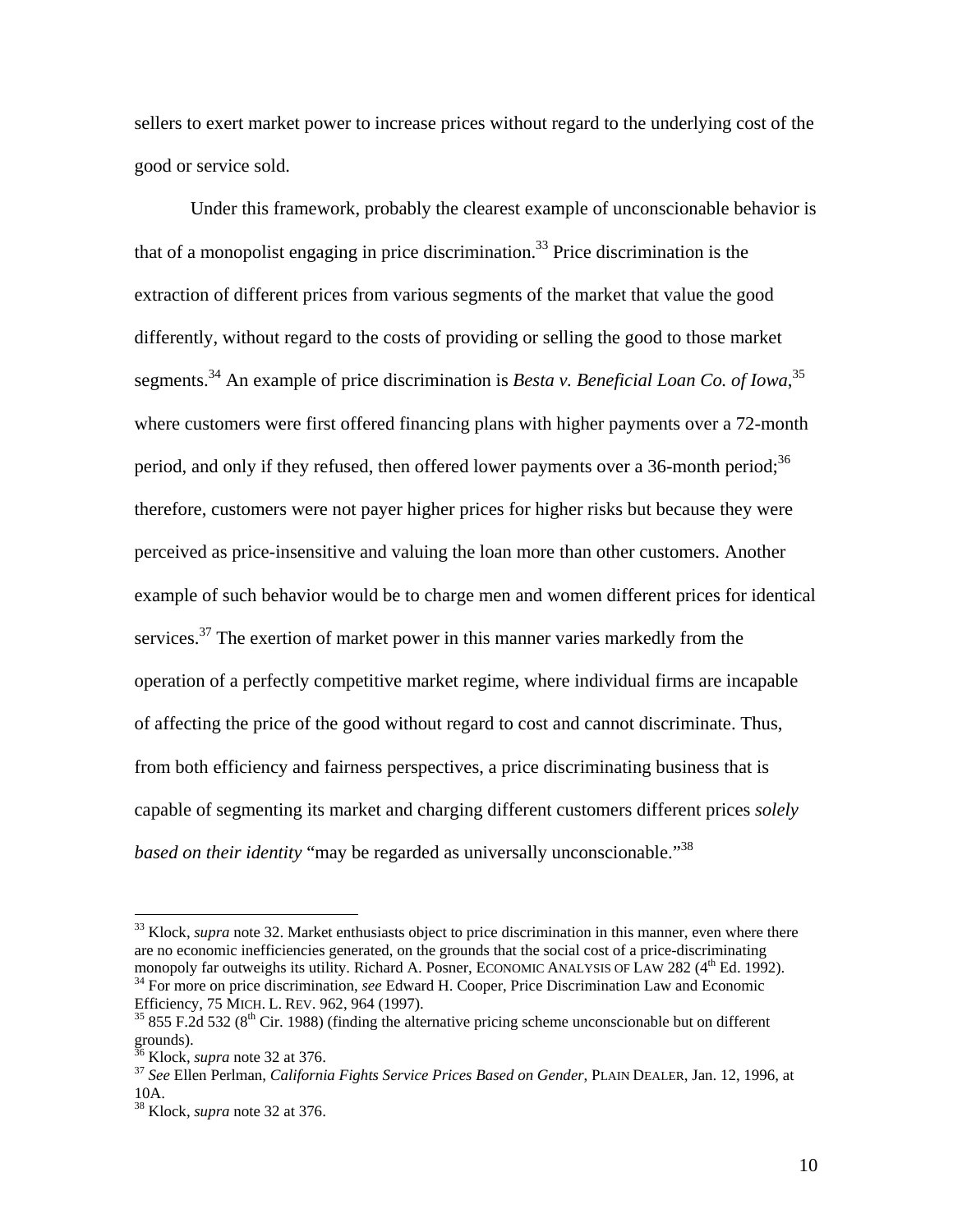Another paradigmatic case under the unconscionability-as-market-failure model is the exertion of monopoly or market power to raise the price of a necessity such as a lifesaving drug or medical procedure.<sup>39</sup> In a perfectly competitive market environment, the unconscionability doctrine might not have any role to play since individual providers of necessary goods or services would have to compete for buyers and the equilibrium price would roughly equal the equilibrium cost. The necessity case involves a price in excess of cost that excludes some consumers from the market who would have been able to afford the good under perfect competition.<sup>40</sup> This scenario further deviates from the usual monopoly scenario where the consumer is still able to rely on substitute goods (such as broadcast or satellite television where a hypothetical cable monopoly exists) to fulfill her desires. In the instant case, this is not an option for the buyer—there is only one drug or procedure that will save her life and the monopolist is the only one selling it.<sup>41</sup>

### *d. Tentative "Principles" of Unconscionable Pricing*

 There are, of course, too many examples of market failures that may give rise to unconscionable transactions to list here.<sup>42</sup> But it should be enough to suggest, broadly, that

 $\overline{a}$ 

<sup>39</sup> Eisenberg, *supra* note 18 at 761—63.<br><sup>40</sup> Arguably, this does not end the inquiry since all that has been proven is that perfect competition model is inadequate. This does not conclusively mean that transactions involving grossly over-priced necessities should be struck down. Eisenberg further suggests that, in the necessity case, enforcement of such transactions might lead to over-investment of societal resources in preventative medicine so that patients are less often in the scenario where they have to depend on overpriced medical procedures or drugs. *Id.* at 762.<br><sup>41</sup> *Cf.* Darr, *supra* note 3 at 1832 (stating "[e]xcept in the rare case of necessities, it is difficult to

a party could not walk away from a transaction…so that the rules of unconscionability would come into play under traditional market assumptions").

 $42$  There are least two more examples, each slightly more controversial than those already set forth. First, even under perfectly competitive conditions, sellers of homogeneous commodities may take advantage of prohibitively high information costs on consumers. Buyers of a fungible product may not want to engage in expensive searching (i.e. going from store to store) to find a reasonable price, and thus, the seller's practice taking advantage of this tendency by charging excessive prices should be held unconscionable. Eisenberg, *supra* note 18 at 779—82. Second, community norms of fairness may not be enforced because the operative conditions are such that market players are not afraid of alienating customers or losing goodwill. This may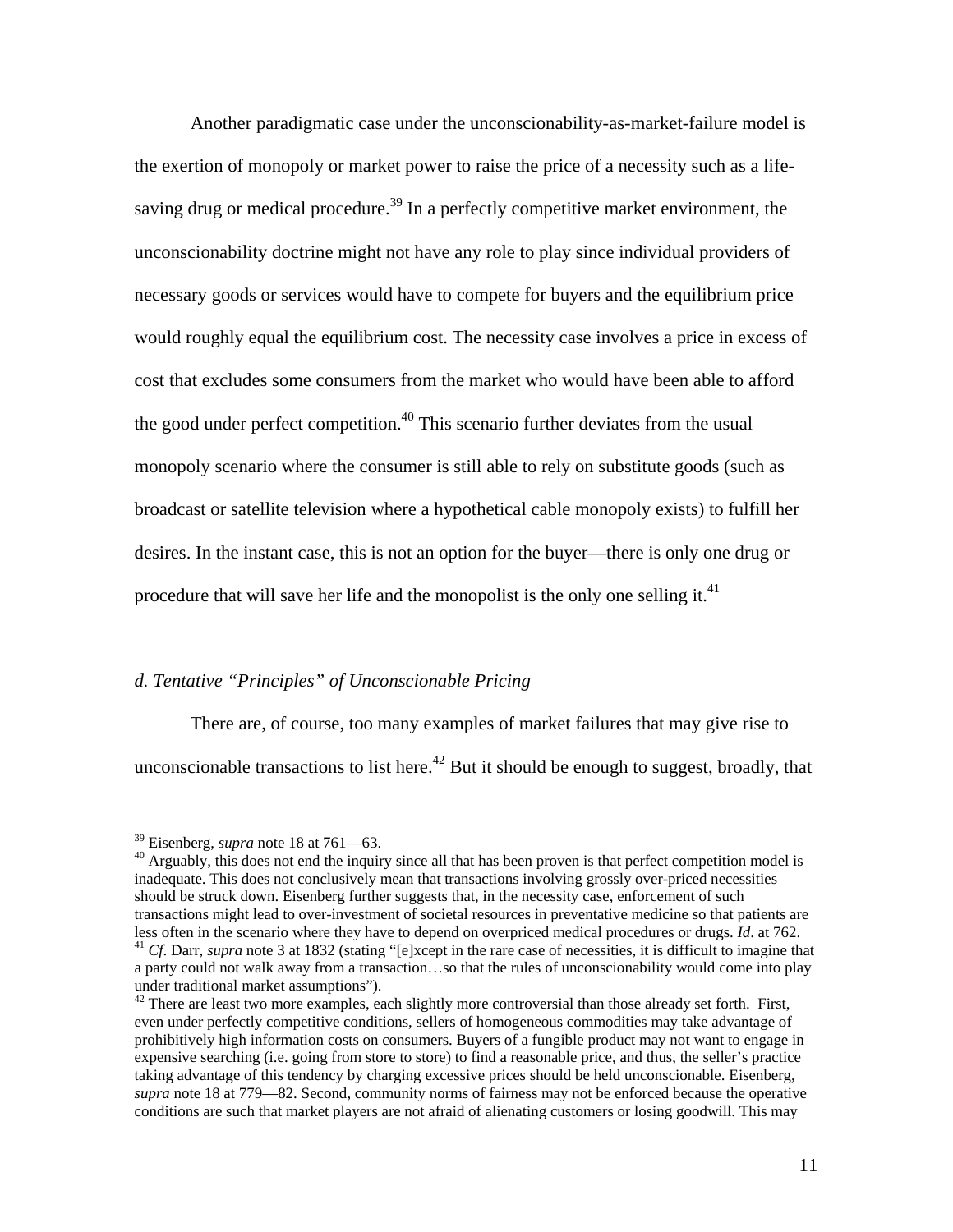a strong potential for unconscionable business practices exists where: one of the underlying assumptions of a "free" market do not hold (i.e. perfect competition, substitution of goods, etc); *and* suppliers or sellers evince a willingness to exert their newfound market power by increasing prices without any concomitant increases in costs. Except maybe in the price discrimination case, <sup>43</sup> the second, "unrelated-to-costs" condition is difficult to establish and may be inferred from the difference between the sale price at the unconscionable dealer and either the price at similarly situated retailers or the price offered by the dealer himself in the near-past.<sup>44</sup>

In the market failure context, limiting unconscionability to price increases not related to costs, is especially important and has three immediately apparent consequences. First, monopolistic conditions, though creating a host of other problems,  $45$  do not necessarily give rise to prices that are unconscionable.<sup>46</sup> Though monopoly prices exceed costs and output is lower than socially optimal, the monopolist does not behave any differently than any other profit-maximizing firm in a competitive environment.<sup>47</sup> To the extent that monopolies themselves should be the target of legal rules, antitrust law should be sufficient—unconscionability should ultimately be defined by the imposition of excessive prices unrelated to costs, rather than excessive prices alone.

occur when there is "limited likelihood of a future sale, difficult informational problems in determining either the need for the product or its quality relative to price, high relational effects between the parties that prevent the erosion of goodwill, or situations in which the future credibility of the seller is not relevant to the buyer."

Darr, *supra* note 3 at 1841.<br><sup>43</sup> Klock, *supra* note 32 at 377.<br><sup>44</sup> These are the two benchmarks often used by price gouging or anti-profiteering legislation. *See* Steven W. Bender, *Rate Regulation at the Crossroads of Usury and Unconscionability*, 31 HOUS. L. REV. 721, 757—59 (1994).

 $45$  Such as antitrust or anti-competitive practices issues subject to regulation by federal and state authorities, apart from any consumer protection mandates.

<sup>46</sup> Posner, ECONOMIC ANALYSIS OF LAW, *supra* note 33 at 102; Daniel T. Ostas, *Predicting Unconscionability Decisions: An Economic Model and an Empirical Test*, 29 AM. BUS. L.J. 535, 541—41 (1992).

<sup>47</sup> Klock, *supra* note 32 at 376—77.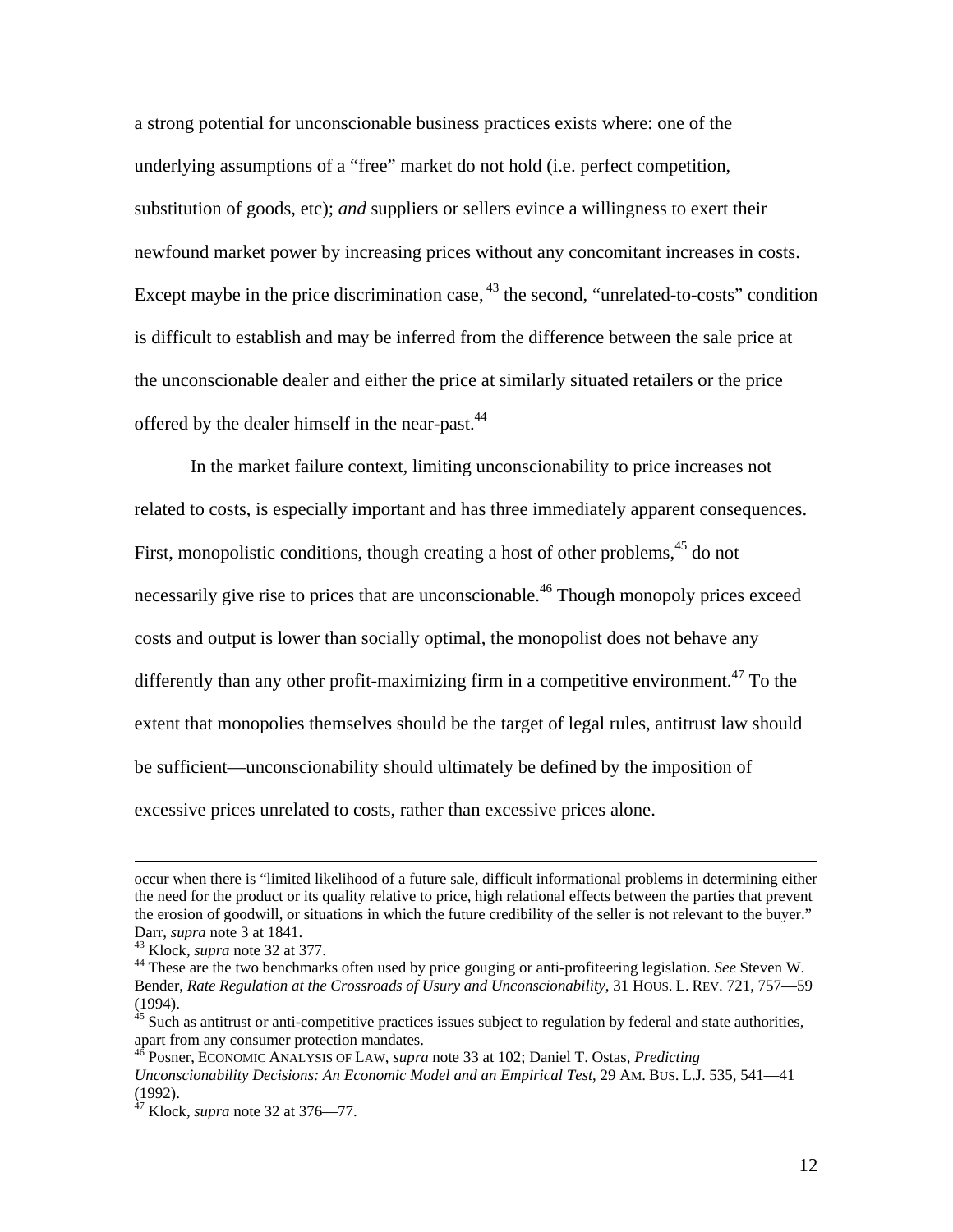Second, the "unrelated-to-costs" condition permits prohibitions on price gouging or profiteering to be distinguished from long-term price controls. The latter may be inefficient in the long run, effecting a diversion of resources away from the production of a socially useful activity or good.<sup>48</sup> The doctrine of unconscionability should not be used as a longterm solution to the problem of high prices because, over time, markets correct to the problem presented and may allocate resources inefficiently. This is probably best demonstrated by the interesting evolution of unconscionability doctrine in Florida, where the widespread price gouging and profiteering in necessities following Hurricane Andrew in 1992 was never really repeated.<sup>49</sup> Businesses, fearing loss of goodwill and other adverse reputational effects, increased inventories and raised prices gradually over time to reflect the increased demand. Prosecutions under the "unconscionable practices" prong of the Florida Deceptive and Unfair Trade Practices Act (FDUTPA) fell off sharply and even the remaining cases had much more of a fraud or duress element than unconscionability. This suggests that where the market failure is a surprise (i.e. triggered by a natural disaster or emergency), "market corrections" effected through the unconscionability doctrine should be temporary in nature and only used immediately following the initial triggering event (i.e. natural disaster). Competitive markets will react to a recurring event that was once a surprise, such as a severe hurricane, to reflect both the efficiency and fairness norms discussed so far. $50$ 

The purpose of this discussion has really been to highlight a set of principles in an attempt to guide the price unconscionability inquiry *but not* to exhaust the concept. The

 $\overline{a}$ 

13

<sup>48</sup> Kades, *supra* note 17 at 1547 n.223.

<sup>49</sup> Interview with Richard Doran (October 2004); *see also* Jolls, sup*r*a note 24 at 1513—15; Lohr, s*u*pra note 29.

<sup>50</sup> Kades, *supra* note 17 at 1551.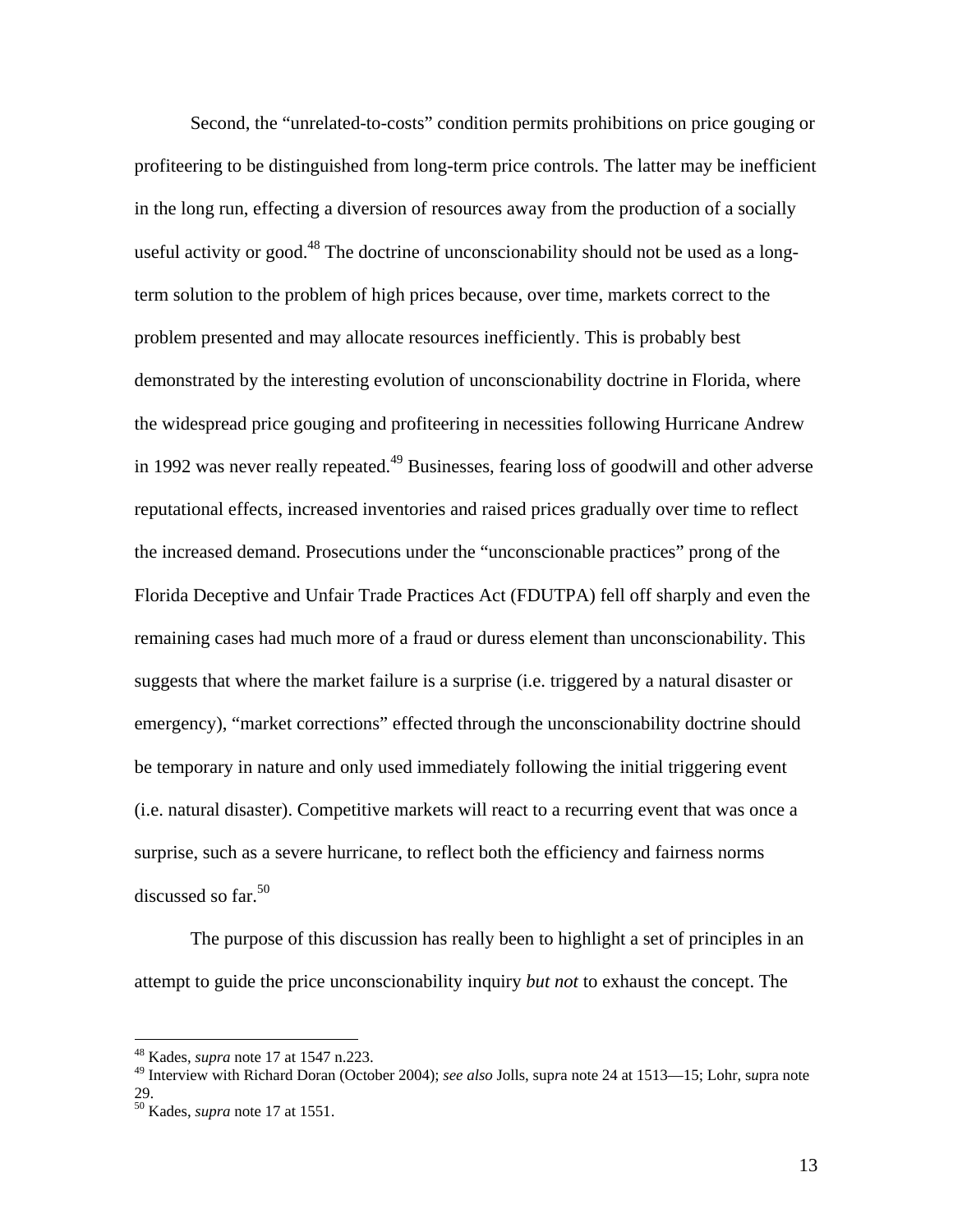stated prerequisites to unconscionable transactions—imperfect competition and the exertion of market power in an attempt to level increased prices that do not reflect increased costs—should not be seen as hard, fast rules because unconscionability is basically a stop-gap doctrine that is probably incapable of definition.<sup>51</sup> Thus, perceived "unfairness" or "inequality of bargaining power" or any of the usual grounds for invoking unconscionability that are rooted in our desire for fair and egalitarian dealings in the marketplace should be sufficient to render a transaction invalid. The unconscionability-asmarket-failure thesis only suggests a strong correlation between market failures and the potential for unconscionable business practices, which may lead to a more principled approach to a theoretically complex area of the law.

#### **II. The Role of the State Attorneys General in Price Unconscionability**

#### *a. Institutional Competence & Legal Arsenal*

 $\overline{a}$ 

 The market failure approach suggests that the state attorneys general, given their antitrust responsibilities,<sup>52</sup> are the right "branch of government,"<sup>53</sup> from an institutional choice perspective, to prosecute price gouging and profiteering cases—the state attorneys general already have the manpower and the "know-how" to determine whether a particular

<sup>51</sup> Eisenberg, *supra* note 18 at 754; *see also* Ellinghaus, *supra* note 8 at 760 (discussing how unconscionability is, "by its very nature," without bounds).

<sup>52&</sup>lt;br>52 States can bring actions under state antitrust laws or under federal antitrust laws. Federal antitrust law permits states to file for injunctive relief and to recover damages in their capacities as direct purchasers and on behalf of their consumers under the parens patriae provisions of federal antitrust laws. 15 U.S.C. 15c (2004). Injunctive relief can also be sought by the states under section 26 of the Clayton Act. 15 U.S.C. 26 (2004).

<sup>53</sup> James Tierney, *The State Attorney General: the Fourth Branch of Government*, *in* Justin Sadowsky, THE STATE ATTORNEY GENERAL AS DETERMINER OF DRUG REIMPORTATION POLICY: AN EXAMINATION OF THE POWERS AND DUTIES OF THE STATE ATTORNEY GENERAL TO CREATE PUBLIC POLICY AS VIEWED THROUGH THE LENS OF THE CANADIAN PHARMACEUTICAL ISSUE (Janurary 2004) (on file with author); *See also* Walter Olson, Big Guns, REASON, Oct. 1999, *available at* http://reason.com/9910/co.wo.reasonable.shtml (last visited January 2, 2005).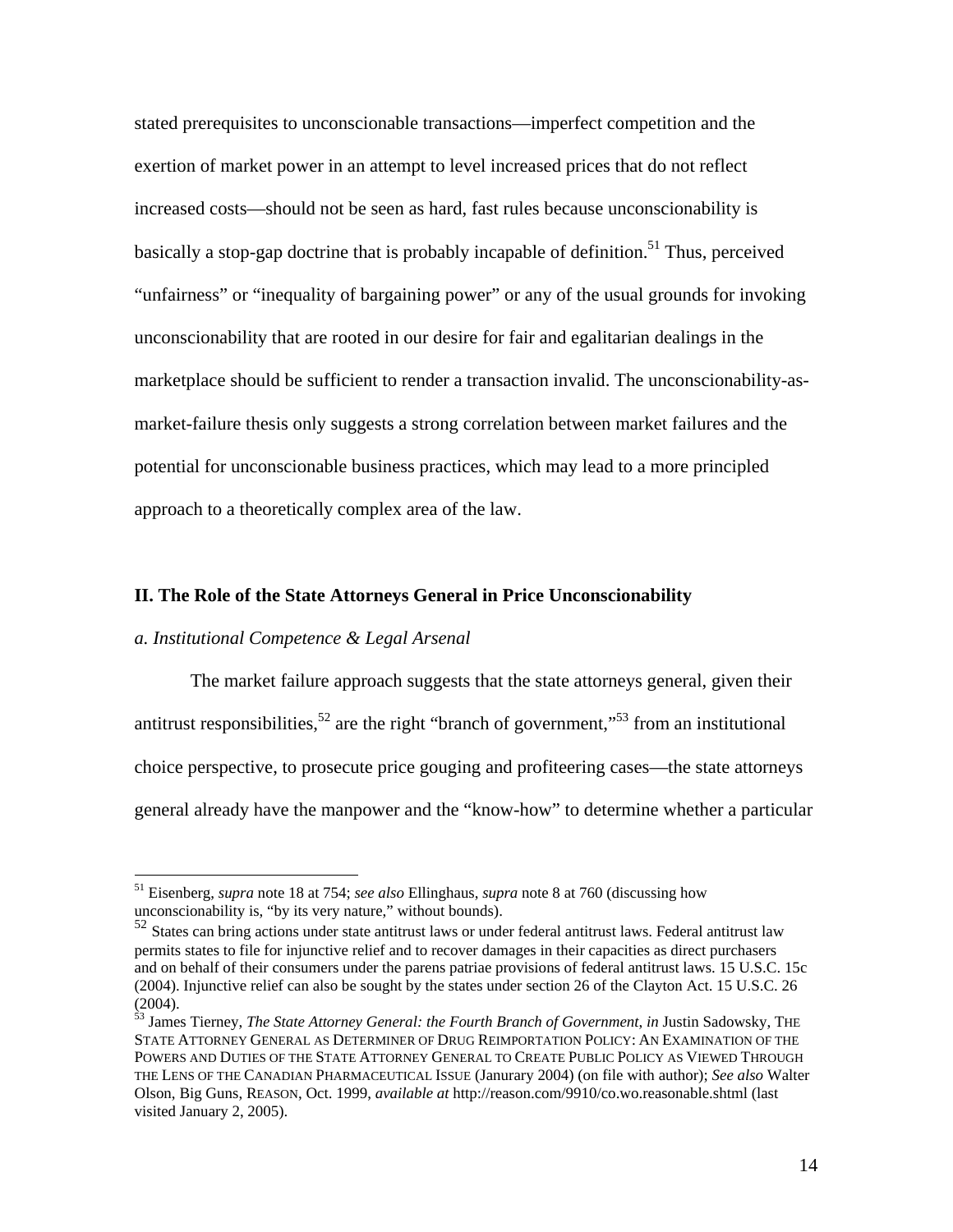market deviates from a perfectly competitive regime. Though the exact relationship between antitrust and price unconscionability is not crystal clear, theoretically speaking, vigorous prosecution of price gouging seems to provide a safety net against the failure of antitrust policies. It is certainly imaginable that prices rise above competitive levels due to a perceptible market failure, but antitrust-style litigation or prosecutions are not possible either because imperfect knowledge about the operation of markets is unable to suggest a principled reason for the lack of competition, or because imperfect competition was the market equilibrium result that naturally followed from the background legal and regulatory regime. Thus, enforcement of fairness and efficiency norms through price gouging litigation may naturally complement the state attorney general's antitrust responsibilities by providing a backstop against the inability to bring an antitrust suit.

The attorney general's arsenal to combat price unconscionability features a vast array of legal weapons, one of which is the state's general consumer protection statute.<sup>54</sup> Unfair and deceptive practices laws are intentionally vague and open-ended, granting the attorney general "a broad swath of authority to ensure that businesses are run fairly and honestly."<sup>55</sup> Most codifications provide potent remedies for unconscionable conduct, such as fixed recovery of a consumer penalty<sup>56</sup> or trebling of actual damages.<sup>57</sup> Even if a general

 $\overline{a}$ 

…

<sup>54</sup> For examples of statutes under which price unconscionability claims might be brought, *see* the unfair trade practices statutes adopted by states such as Kansas, Ohio, Texas, Florida, and Utah; the Uniform Consumer Sales Practices Act provides:

In determining whether an act or practice is unconscionable, the court shall consider circumstances such as the following of which the supplier knew or had reason to know:

<sup>(2)</sup> that when the consumer transaction was entered into the price grossly exceeded the price at which similar property or services were readily obtainable in similar transactions by like consumers.

Unif. Consumer Sales Practices Act, section 4, 7A U.L.A. 241 (1971).

<sup>55</sup> Aaron Snow, MULTISTATE RULEMAKING, at 5, *available at* http://www.stateag.org/aglibrary (last visited Jan. 4, 2004).

<sup>56</sup> *See, e.g.,* UTAH CODE ANN. § 13-11-19(2) (Supp. 1993) (providing for actual damages or \$2000 whichever is greater).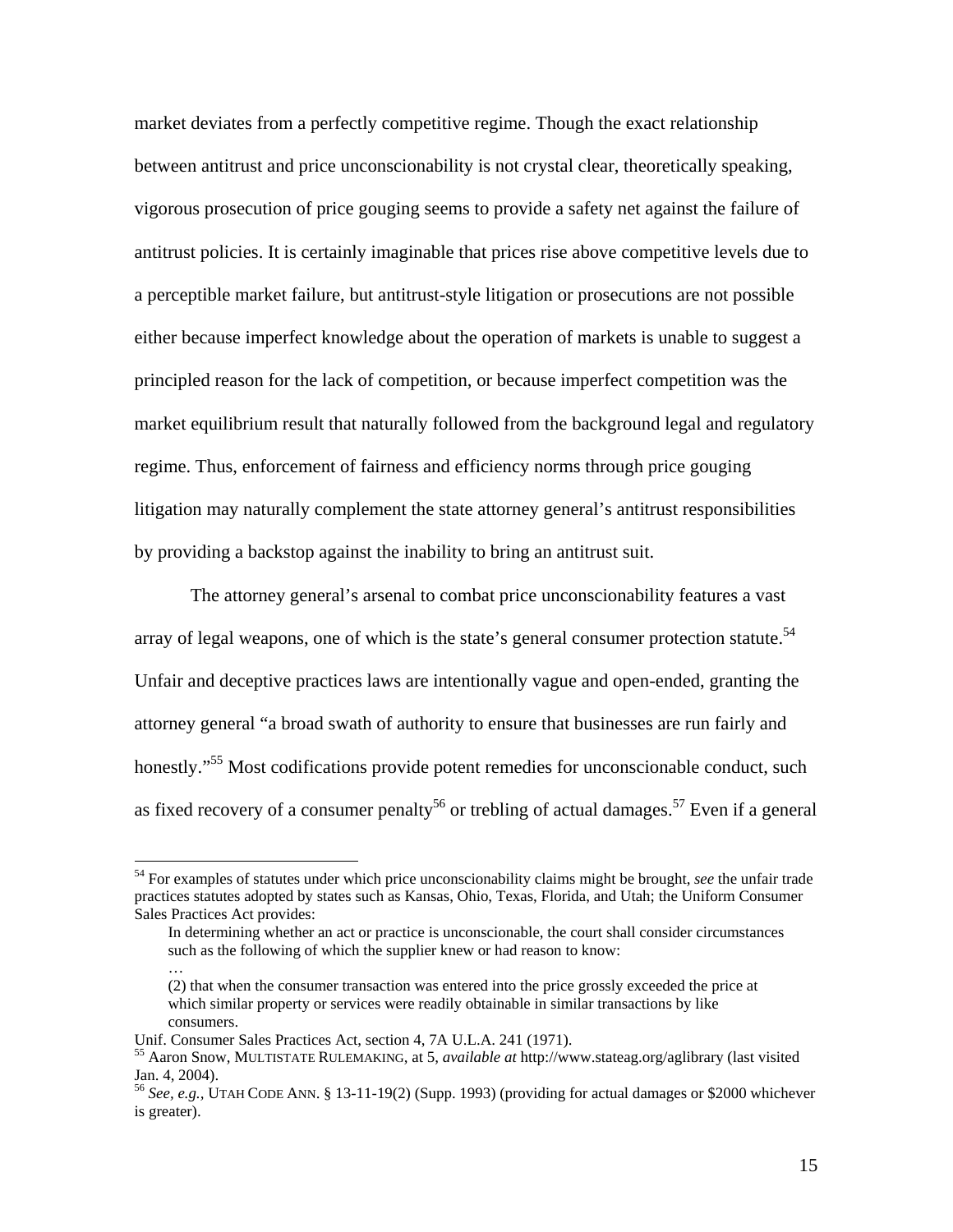consumer protection statute does not expressly prohibit "unconscionable" practices,<sup>58</sup> state courts are often willing to read price unconscionability into the broad "unfair or deceptive" prong of the statute.59 State attorneys general may be capable of invoking Section 2-302 of the U.C.C. or the common law of unconscionability for similarly broad class or class-type remedial action.<sup>60</sup> Attorneys general also often have at their disposal more specific legislation targeting sellers who charge "grossly excessive" or "unconscionable" prices during emergencies, such as natural disasters,<sup>61</sup> or for specific commodities, such as gasoline $^{62}$  and theater tickets. $^{63}$ 

In twenty-seven states, the attorney general is empowered to "create regulations

adding meat to the bones of the state's [unfair and deceptive trade practices] statute."<sup>64</sup> At

least one commentator has suggested that price gouging prosecutions under consumer

 <sup>57</sup> *See, e.g.,* TEX. BUS. & COM. CODE ANN. § 17.50(b)(1) (Vernon Supp. 1994) (providing for treble damages).

<sup>&</sup>lt;sup>58</sup> For an example of a consumer protection statute that was recently amended, in 1993, to extend its prohibitions to unconscionable, as well as deceptive and unfair, acts or practices, *see* the Florida Deceptive and Unfair Trade Practices Act (FDUPTA), FLA. STAT. § 501.204(1) (1993).

<sup>59</sup> *See, e.g., People ex. rel. Hartigan v. Knecht Services, Inc*., 575 N.E.2d 1378 (Ill. App. Ct. 1991) (finding excessive prices charged by home repair company to be "unfair" or "deceptive" under the state consumer protection statute, in action brought by the Attorney General of Illinois); *Wernly v. Anapol*, 91 B.R. 702, 704 (E.D. Mich. 1988) (holding a check-cashing fee five times the industry norm violated Pennsylvania's unfair trade practice statutes).

<sup>60</sup> *See Lefkowitz v. ITM, Inc.*, 275 N.Y.S.2d 303, 322 (1966) (upholding the standing of the Attorney General of New York to invoke the U.C.C.); for class actions and the standing of attorneys general, see generally *State ex rel. Tierney v. Ford Motor Co.*, 436 A.2d 866 (Me. 1981); *Commonwealth v. De Cotis*, 316 N.E.2d 748 (Mass. 1974). As noted earlier, this strategy is less favored because the remedies available might be limited and the standard of proof required slightly higher.

<sup>61</sup> *See, e.g.,* ALA. CODE 8-31-3 (1997); 1997 ARK. ACTS 376; CAL. PENAL CODE 396 (West 1998); CONN. GENN. STAT. 42-232 (1997); FLA. STAT. ANN. 501.160 (West 1998); GA. CODE ANN. 10-1-393.4 (1997); LA. REV. STAT. ANN. 29:732 (West 1998); N.Y. GEN. BUS. LAW 396-r (McKinney 1997—1998); TEX. BUS. & COMM. CODE ANN. 1746(25) (1998).

<sup>&</sup>lt;sup>62</sup> See, for example, IND. CODE §§ 4-6-9.1-2 to 7 (Supp. 2002), which targets fuel price gouging and was enacted by the Indiana General Assembly in response to the drastic increases in gasoline prices following the September 11<sup>th</sup> attacks. Matthew W. Conrad, 36 Ind. L. Rev. 991, 998 (2003).

<sup>&</sup>lt;sup>63</sup> For example, *see* N.Y. ARTS & CULT. AFF. LAW 25.13 (McKinney 1984 & Supp. 1998); MASS. GEN. LAWS CH. 140 185A, 185D (West 1994). 64 Snow, *supra* note 55 at 5.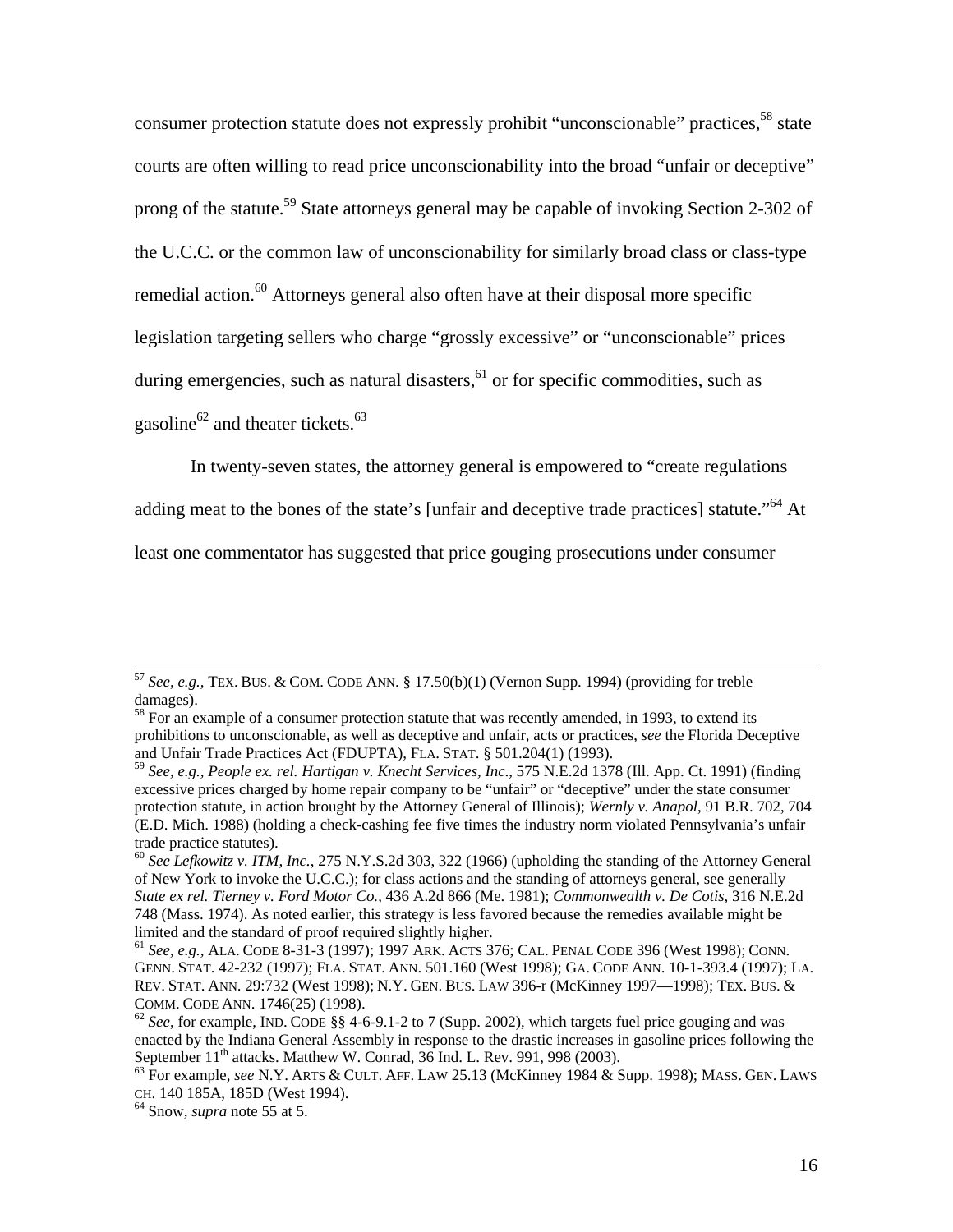protection or emergency statutes result in an "extremely arbitrary" standard.<sup>65</sup> The suggestion is that state attorneys general should use their rule-making power to add "uniformity, as well as objectivity, to an enforcement process that is all too subjective and has created unnecessary legal costs to innocent persons."66 Though the argument for *ex ante* rules that reduce litigation costs is powerful,  $\frac{67}{7}$  highly particularized rules may significantly reduce the attorney general's ability to pursue creative litigation strategies. The latter is an especially important goal when the nature of the enemy—unconscionable business practices—is vague and unknowable.68 Thus, while an attorney general's rule making power presents an additional enforcement mechanism, in the context of unconscionability, it should be used sparingly.

Multistate litigation—i.e. coordination and parallel prosecution of price gouging defendants with other state attorneys general—presents the most powerful tool available to an attorney general.<sup>69</sup> The multistate model has often been employed in the price unconscionability context. Following the September  $11<sup>th</sup>$  attacks, the state attorneys general launched a concerted campaign against price gouging gasoline retailers.<sup>70</sup> Similarly, during the Flu Vaccine Emergency of 2004, a nationwide multistate campaign was launched warning businesses against profiteering in the influenza vaccine and coordinating litigation against one defendant in particular who had raised vaccine prices

<sup>&</sup>lt;sup>65</sup> Gary E. Lehman, *Price Gouging: Application of Florida's Deceptive and Unfair Trade Practices Act in the Aftermath of Hurricane Andrew, 17 NOVA L. REV. 1029, 1050 (1993).* 

<sup>&</sup>lt;sup>66</sup> Id.<br><sup>67</sup> See generally, Snow, supra note 55.<br><sup>68</sup> See supra notes 7—14 and accompanying notes.<br><sup>69</sup> See generally, Jason Lynch, Federalism, Separation of Powers, and the Role of the State Attorneys *General in Multistate Litigation*, 101 COLUM. L. REV. 1998, 2003 (2001) (discussing the scope and impact of multistate litigation brought by the state attorneys general).

<sup>70</sup> NAAG PROJECT: CONSUMER PROTECTION, National Ass'n of Attorneys General (2001), at http://www.naag.org/issues/issue-consumer.php (last visited Jan. 2, 2005).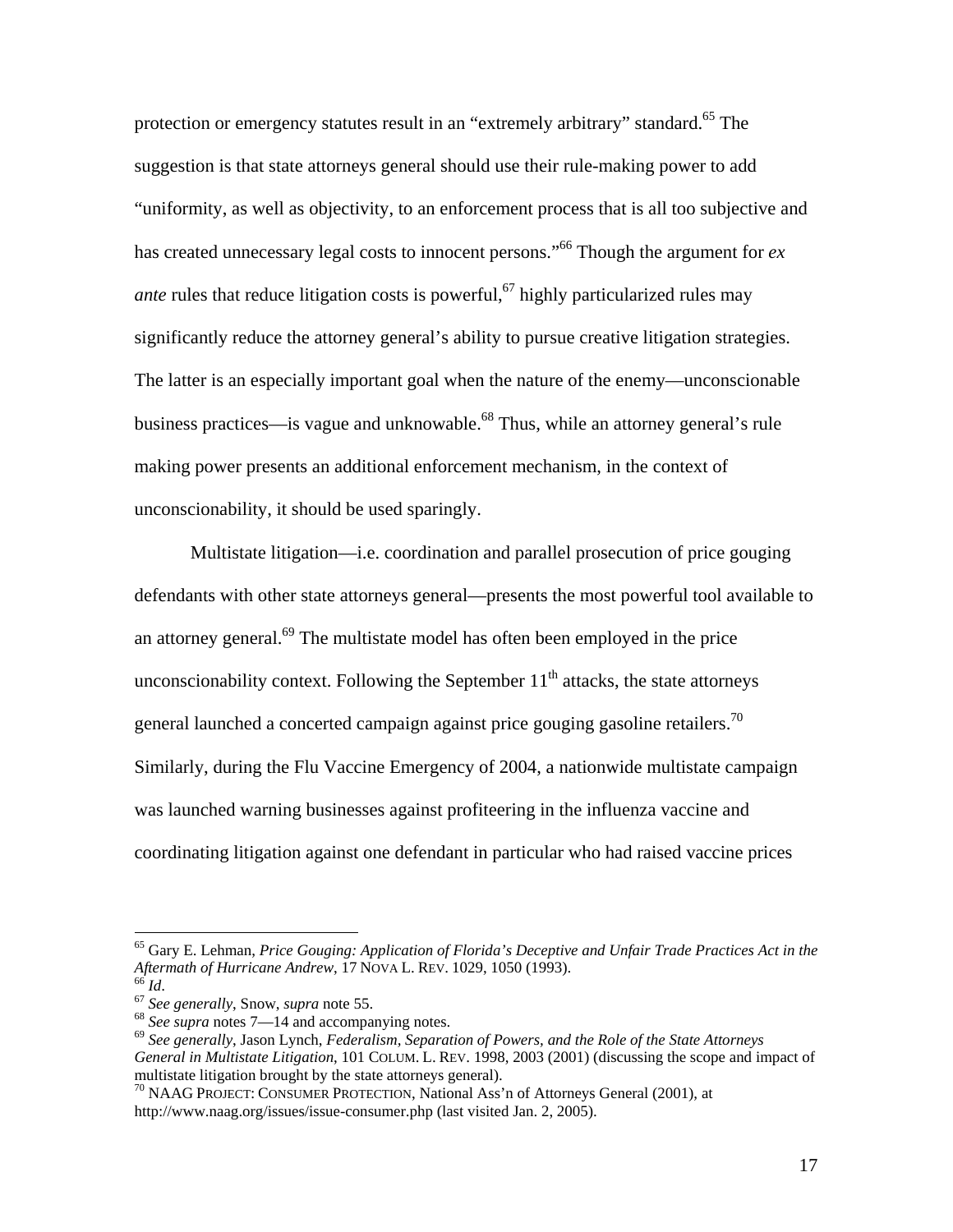exorbitantly in several states.<sup>71</sup> In a more regional multistate collaboration, the Gulf Coast state attorneys general agreed to cooperate on a long-term basis against price gouging following natural disasters such as hurricanes.<sup>72</sup> Cost-savings and information-sharing aside, multistate litigation is an especially potent enforcement mechanism in the pricegouging context where businesses feel immune from the repercussions of violating fairness norms. Preliminary review of the facts surrounding both the post-9/11 gasoline and flu vaccine price gouging suggests that the multistate nature of the reactions contributed to immediate reinforcement of fairness norms by forcing businesses to be publicly accountable for their actions in a manner that was not previously possible.<sup>73</sup>

#### *b. The Need for Attorneys General Action—Inadequacy of Private & Federal Enforcement*

The case for state activism in the price unconscionability realm is particularly powerful given that private and federal enforcement are ineffectual in deterring such behavior. The threshold concern facing private consumer litigation is the "negative value" problem. Small, individual claims do not justify the costs associated with protracted litigation against businesses or companies where "expensive problems of proof are at stake."<sup>74</sup> Though class actions and similar aggregative devices may remedy the "negative" value" issue, there are other reservations to the effectiveness of private enforcement.

Private actions in the excessive-price context, brought under state codifications of the U.C.C. or under the common law of unconscionability governed by the Restatements, suffer from two drawbacks. First, unconscionability under the U.C.C. and the Restatements

<sup>&</sup>lt;sup>71</sup> *See infra* notes 117-130 and accompanying text.<br><sup>72</sup> *Gulf Coast Attorneys General Launch Alliance*, AG BULLETIN, NATIONAL ASS'N OF ATTORNEYS GENERAL (Summer 1996).

<sup>73</sup> *See infra* notes 133—141 and accompanying text. 74 Bender, s*u*pra note 44 at 769.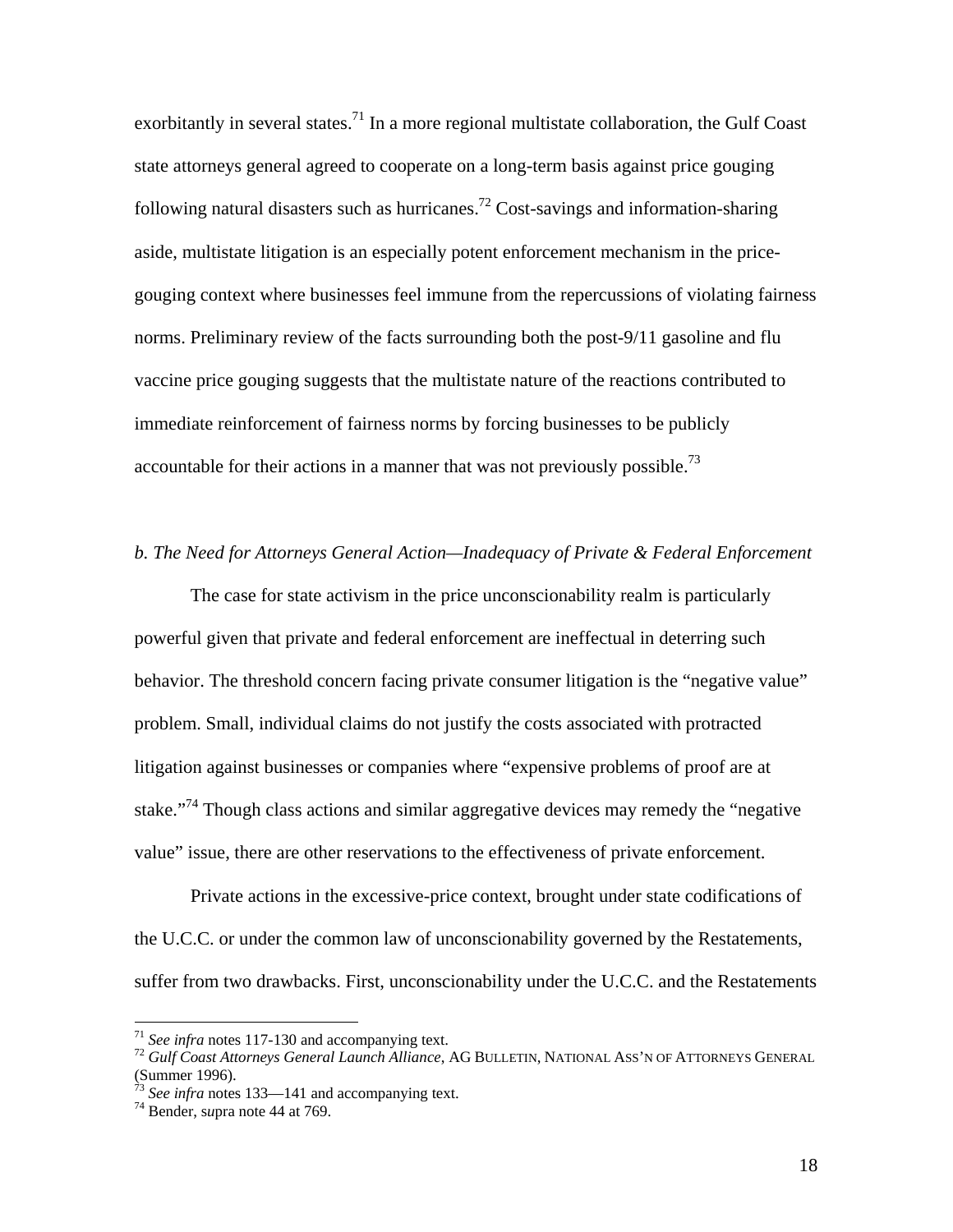is a *defense* to breach of contract.<sup>75</sup> The implication of this legal anachronism is that unconscionability is not a basis for recovery of compensatory damages, e.g. restitution or disgorgement, or punitive damages.<sup>76</sup> The two-fold effect is: consumers are not recompensed for losses suffered as a result of business practices that violate fairness norms; and businesses remain undeterred from persisting in such practices in the future. Second, individual actions under the U.C.C. or the common law are particularly unlikely to prevent even individual businesses from engaging in unconscionable behavior since the invalidation of a single transaction does not effect all the other unconscionable transactions the business may have engaged in. Furthermore, even if the price term can be isolated as being "unfair," businesses are free to manipulate the other terms of a contract or transaction to reach the same unconscionable outcome.<sup>77</sup>

Private litigation under state consumer protection statutes, where possible, faces serious hurdles. Even if price unconscionability is actionable under the statute, the most significant obstacle is the standard of "injury" or "loss" that must be met for private litigants. The standard of proof in consumer fraud actions by private plaintiffs is often higher than the standard for the attorney general's enforcement proceeding. Whereas an attorney general need not prove that a victim was damaged by the unlawful practice to

<sup>75</sup> *See supra* note 3. 76 *See, e.g*., *Cowin Equipment Co. v. GMC*, 734 F.2d 1581, 1583 (11th Cir. 1984) (holding unconscionability under the UCC is not a basis for damages); *Bennett v. Behring Corp.*, 466 F. Supp. 689, 700 (S.D. Fla. 1979) (same); *see* also Bender, s*u*pra note 44 at 757 (discussing the limited remedies under the UCC). There is an argument to be made that subsequent consumer protection statutes that include "unconscionability" or "unconscionable" practices within their purview can graft a damages remedy onto a law, which only establishes a defense. For such an analysis, see Federbush, *supra* note 12 at 52 n.33.

<sup>&</sup>lt;sup>77</sup> See Klock, *supra* note 32 at 377—78 (suggesting the U.C.C. unconscionability defense is an inadequate enforcement mechanism against price unconscionability).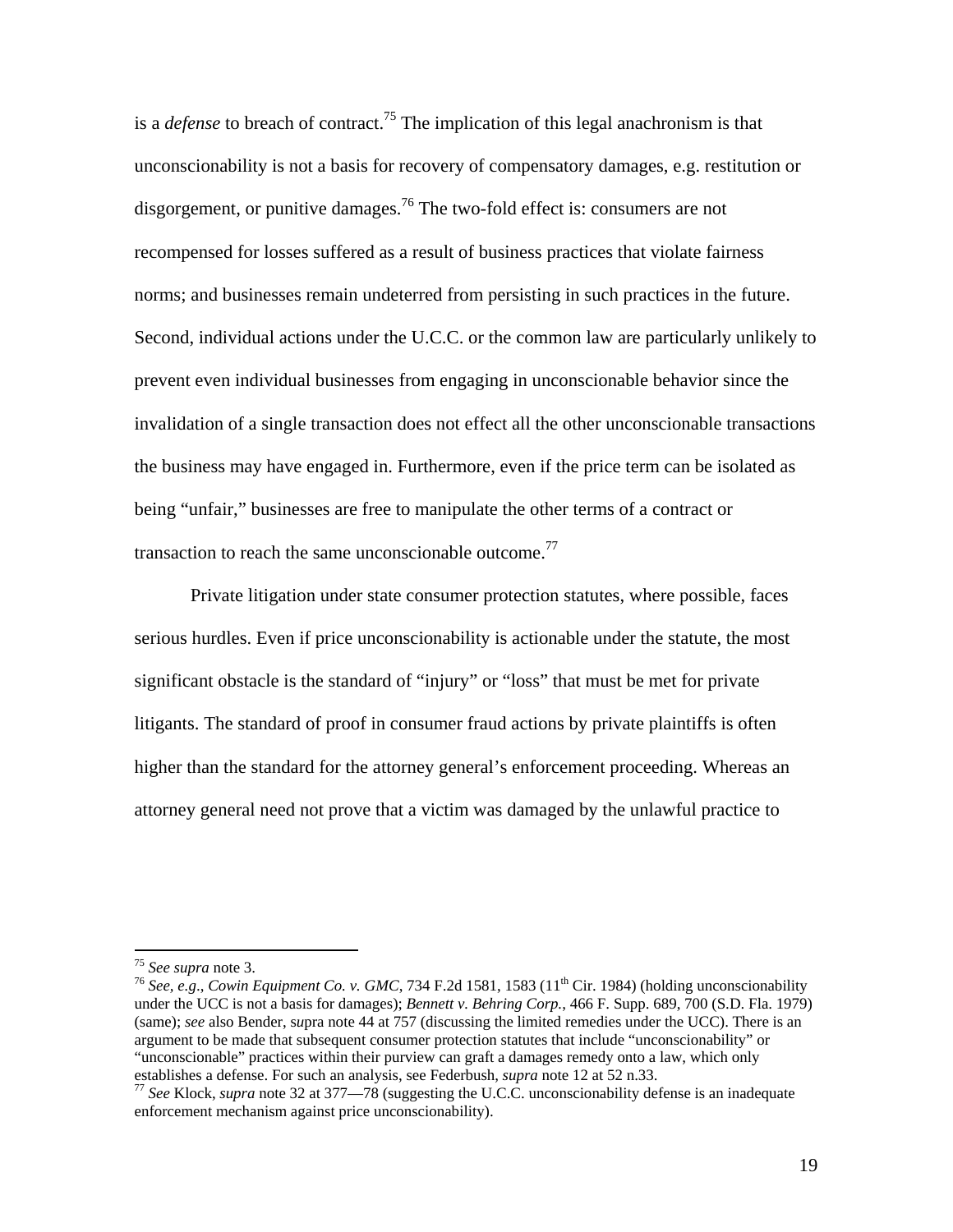warrant an award of treble damages, a private plaintiff must show ascertainable loss—and this can mean all the difference between deterrence and not.<sup>78</sup>

Federal authorities, mainly the Federal Trade Commission (FTC), seem to have abdicated any role they might have to play in protecting consumers from price gouging. The FTC has broad statutory authority to enforce and interpret the broad standards of "deceptive" or "unfair" practices as set forth in the governing Federal Trade Commission Act (FTCA).<sup>79</sup> Though the terms "unconscionability" or "unconscionable" are not explicitly used in the governing statute, price unconscionability (i.e. price gouging) may, as some courts have suggested, logically be included within the scope of "unfair" or "deceptive" trade practices.<sup>80</sup> This view is clearly not embraced by the FTC, which does not seem to have promulgated any rules or issued much guidance on the matter.

One form of unconscionability under the market failure framework presented earlier—price discrimination $81$ —is explicitly addressed by federal legislation. The Robinson-Patman Act makes it illegal to charge different prices for commodities of like qualities in commerce within the United States, subject to several conditions and defenses.82 In a recent resurgence of interest, the Act has come under fire for being under inclusive—the Act is limited to commodities and does not extend to service and labor markets.<sup>83</sup> Also, the concept of price discrimination under the Act does not comport

<sup>78</sup> *Compare Cox v. Sears Roebuck & Co.*, 647 A.2d 454 (N.J. 1994) (granting recovery because plaintiff demonstrated "ascertainable loss") with *Weinberg v. Sprint Corp.*, 801 A.2d 281 (N.J. 2002) (denying recovery because plaintiff could not prove "ascertainable loss").<br><sup>79</sup> 15 U.S.C. §§41 et. seq. (2004).<br><sup>80</sup> See *supra* note 59.

<sup>&</sup>lt;sup>81</sup> *See supra* notes 33—38.<br><sup>82</sup> 15 U.S.C. § 13(a) (2004).

<sup>83</sup> Richard A. Posner & Frank H. Easterbrook, ANTITRUST: CASES, ECONOMIC NOTES, AND OTHER MATERIALS 945 (1981) (stating "the Act applies only to the sale of commodities…[and] does not cover the provision of services or labor").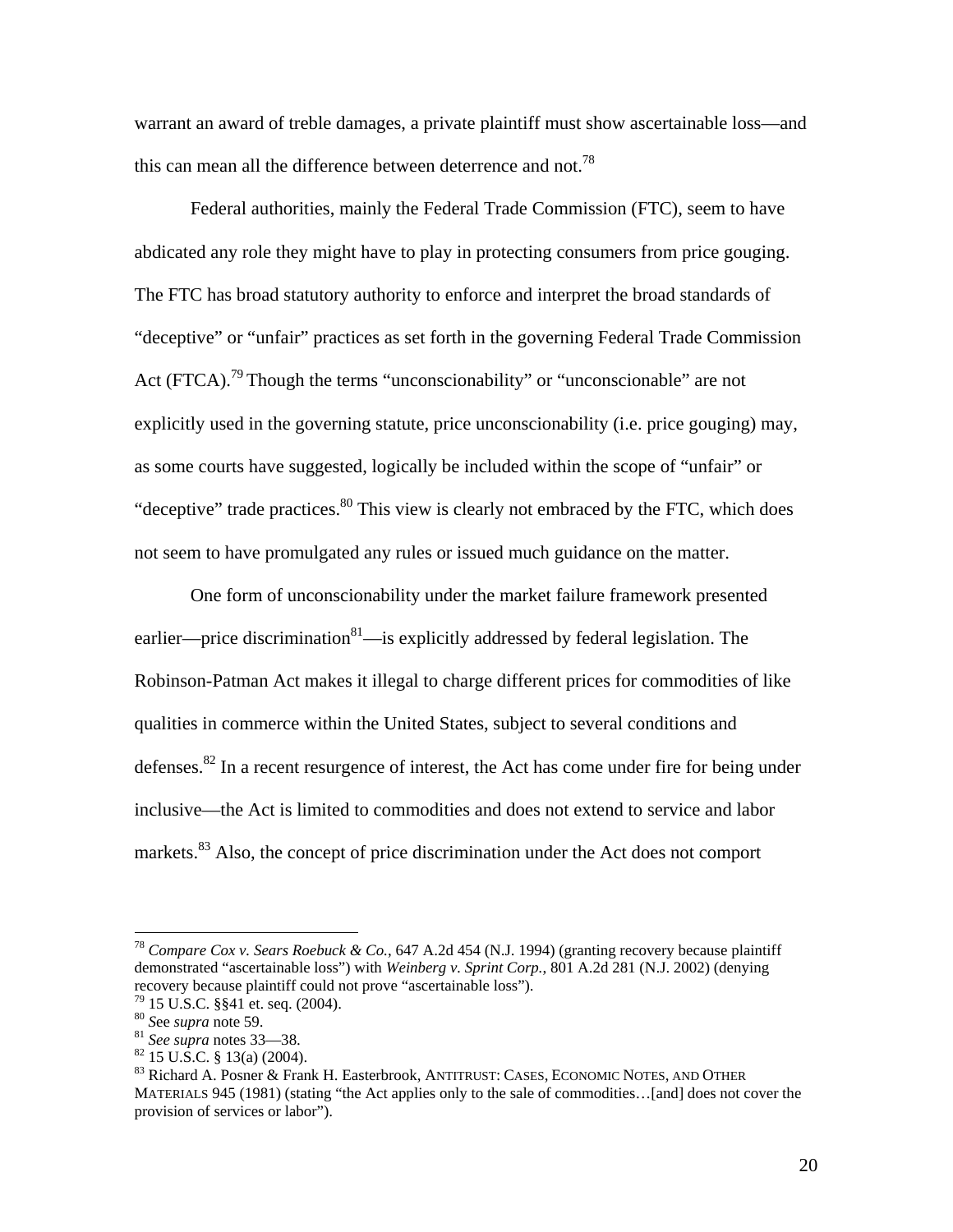exactly with economic notions of price discrimination.<sup>84</sup> Despite its shortcomings, Robinson-Patman has been become somewhat of a darling of legal commentators who insist that price discrimination, even under the allegedly flawed version of price discrimination under the Act, should be enforced.<sup>85</sup> The Department of Justice (DOJ) and the Federal Trade Commission (FTC), however, have not aggressively pursued price discrimination the Act.<sup>86</sup>

 Though the FTC is clearly charged with enforcing price discrimination and consumer protection laws, such as the FTCA which grants the Commission broad powers to prevent "unfair or deceptive acts or practices in or affecting commerce,"87 the FTC seems focused on what it believes to be its primary responsibility—preventing "unfair methods of competition." Commissioner Starek remarked that the goal of protecting consumers from price gouging could be achieved through "continued refinement and explication" of the FTC's Statement on Merger Enforcement;<sup>88</sup> the idea being that prices will not exceed competitive levels given rigorous enforcement of the FTC's competition and merger guidelines.<sup>89</sup> The Commission's prophylactic stance is obviously better than no stance at all. But the FTC has not evinced a willingness to extend its consumer protection

<sup>&</sup>lt;sup>84</sup> *Id.* at 944 (noting "price discrimination defined by the statute is not price discrimination in an economic sense, although the concepts overlap").

<sup>85</sup> *See* Klock, *supra* note 32 at 358—64 (suggesting, with some legislative or judicial modifications, the Robinson-Patman Act is a powerful tool against price unconscionability); see also Paul Krugman, *What Price Fairness*?, N.Y. TIMES, Oct. 4, 2000, at A35 (suggesting price discrimination "is about to become a major consumer issue").

<sup>86</sup> Posner & Easterbrook, *supra* note 83 at 988 (stating that neither the DOJ nor the FTC are aggressively enforcing the Act).

 $87$  15 U.S.C. §§ 41—58 (2004).

<sup>88</sup> Neal R. Stoll & Shepard Goldfein, *Confirmation of FTC Commissioner, Antitrust and Trade Practice*, N.Y. LAW JOURNAL, January 22, 1991, at 3.

<sup>89</sup> *Id*.; *see also* Debra Hazel, *What's Next for Retail Mergers*? CHAIN STORE AGE EXECUTIVE WITH SHOPPING CENTER AGE, August 1997, at 35 (stating "the FTC ensures that consumers are protected from price gouging due to lack of competition).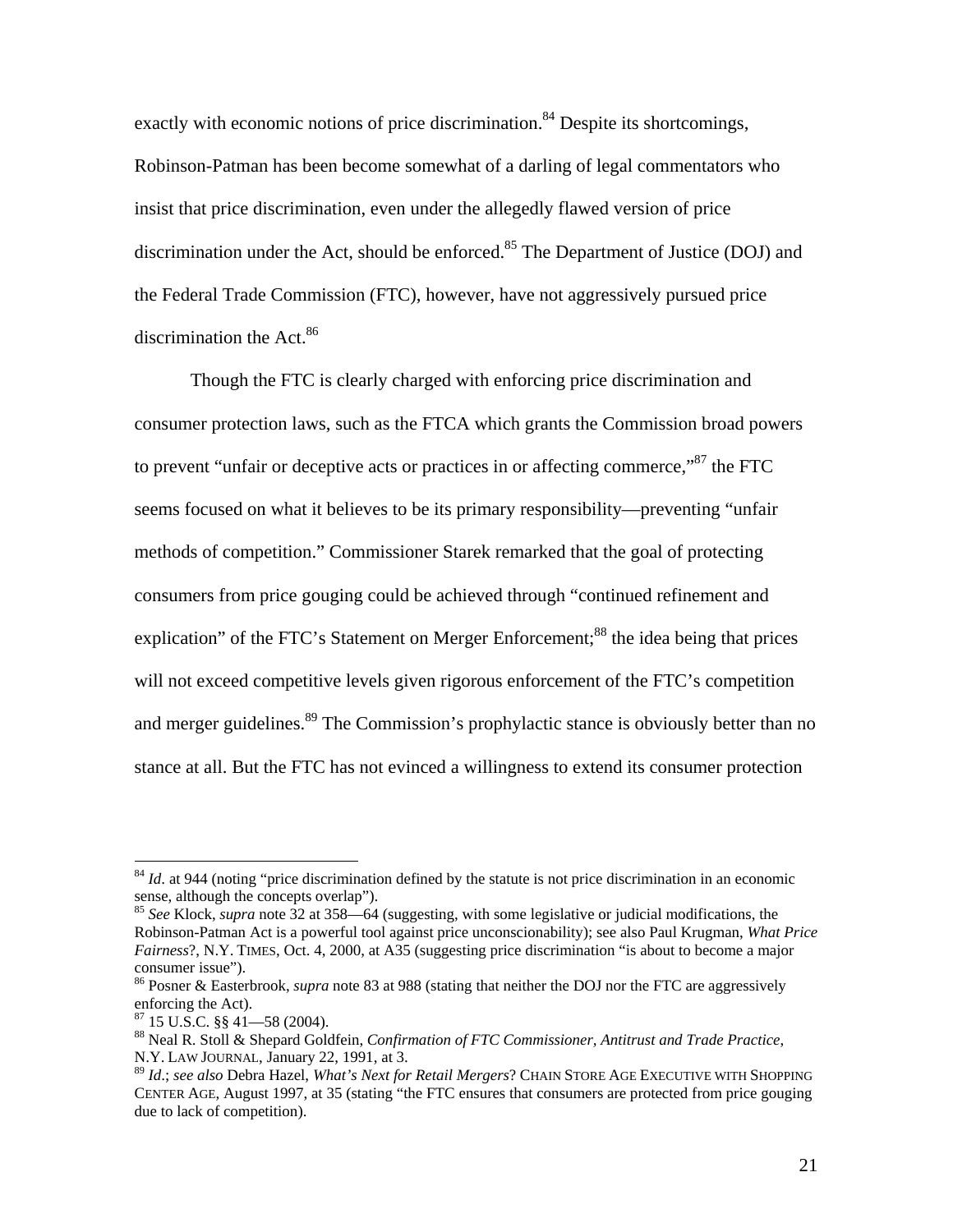mandate and aggressively pursue price unconscionability when competition-reinforcing strategies fail and antitrust enforcement is precluded.<sup>90</sup>

 If the FTC were to take seriously its consumer protection role, preemption of state enforcement would probably not be an issue.<sup>91</sup> But quite the opposite scenario is suggested by the previous discussion—*price unconscionability does not even register on the federal radar*. Since private litigation is plagued by higher burdens of proof, "negative value" problems, and overall ineffectiveness in deterring such unconscionable business practices, the responsibility for filling the void created by the reduced federal presence in this area falls squarely on the shoulders of the state attorneys general.

#### **III. Case Study: The Attorneys General and the Vaccine Shortage of 2004**

#### *a. The Fragile Flu Vaccine Market*

 $\overline{a}$ 

 Over the last several decades, the vaccine industry in the United States has seen numerous manufacturers and distributors exiting the market, leaving behind only a handful of licensed vaccine producers. Vaccines have a "public good" character that makes profiting in vaccine production more problematic than with other commodities. Vaccination protects both the one vaccinated and others who are less likely to contract the disease, because the pool of potential carriers is smaller. Since the effect of sales of a vaccine cannot be confined only to those who pay for them, profitability is theoretically

<sup>90</sup> This might happen for the reasons suggested earlier, *see supra* Part II.

<sup>91</sup> *See Am. Fin. Servs. v. F.T.C.*, 767 F.2d 957, 989 n.41 (D.C. Cir. 1985) ("The expansion of the FTC's jurisdiction [over unfair and deceptive trade practices] is not intended to occupy the field or in any way preempt state or local agencies from carrying out consumer protection or other activities ... ." (quoting legislative history of 15 U.S.C. § 45)); *Double-Eagle Lubricants, Inc. v. Texas*, 248 F. Supp. 515, 518 (N.D. Tex. 1965) ("State laws providing for regulation of unfair or deceptive practices in commerce are valid unless they conflict with [15 U.S.C. 45] to the extent that both cannot stand in the same area."); *but cf*. *State v. Strong Oil Co.*, 87 A.D.2d 374 (N.Y. App. Div. 1982) (holding price gouging enforcement preempted by federal law).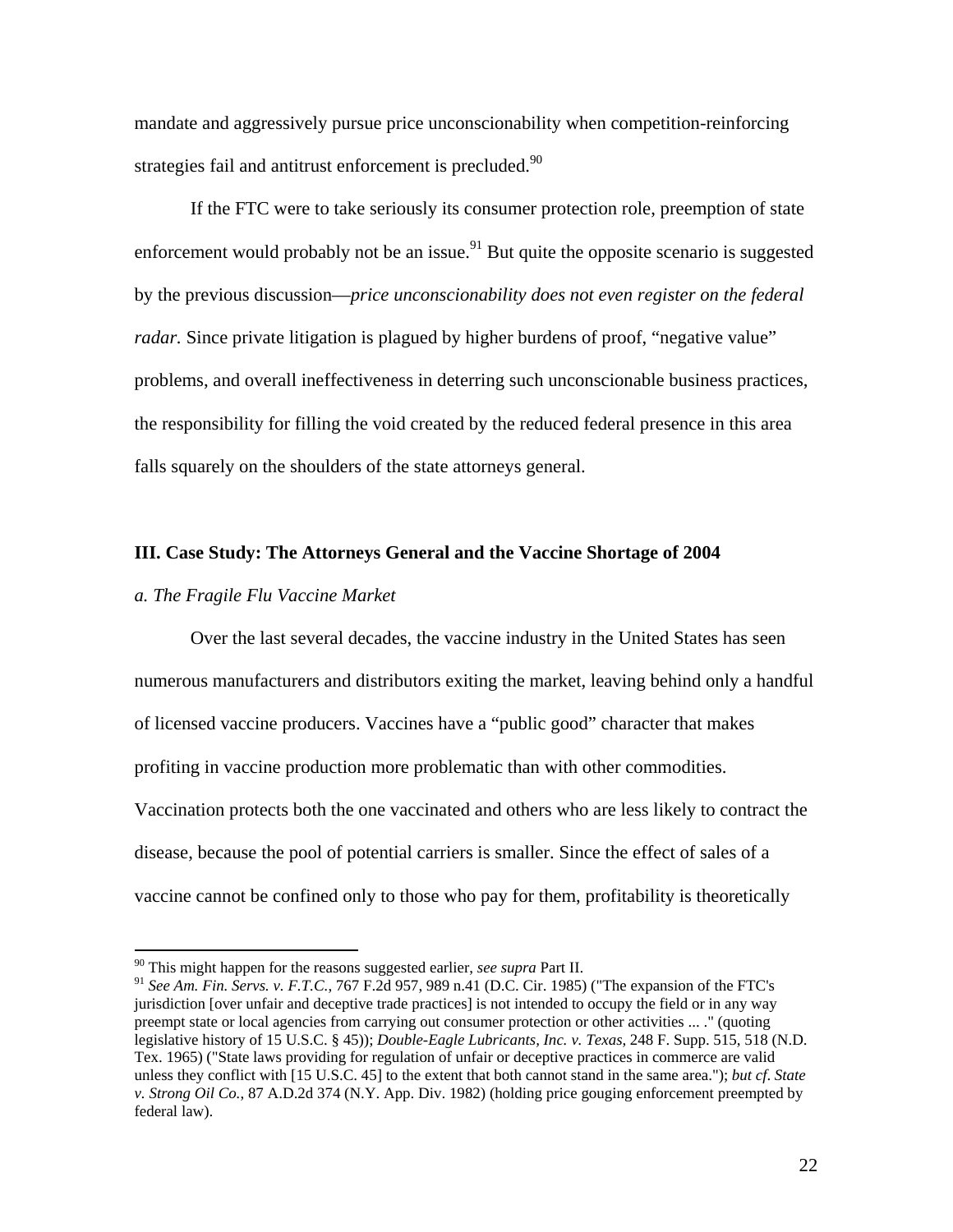more difficult.<sup>92</sup> On top of the "public good" problem vaccine producers face lengthy FDA approval processes, rigorous requirements on vaccine production facilities, unpredictable tort liability, and extremely low prices paid by the federal government, the largest bulk purchaser of vaccines.<sup>93</sup> The generally unprofitable nature of vaccine production has resulted in industry consolidation and an increase in the shortages of vaccines and other critical pharmaceutical products in the last few years.<sup>94</sup>

 The influenza vaccine industry is no exception to the overwhelming problems facing the vaccine market. In fact, the typical regulatory and products liability issues facing the industry<sup>95</sup> are compounded by the particularly risky nature of influenza vaccine production. On the one hand, flu vaccine has to be reformulated and remade each year.<sup>96</sup> Besides being contagious and potentially deadly, the flu virus mutates easily. The effect of this seemingly insignificant fact is that unused inventory at the end of each flu season is wasted and essentially a sunk cost.<sup>97</sup> Additionally, the research and development of influenza vaccine presents an ongoing process, season after season, of replacing and "updating" the vaccine formula. Waste and costly research are particularly problematic in the influenza vaccine industry where profit margins are small and manufacturers rely

<sup>92</sup> Ellen Dannin*, To Market, To Market: Legislation on Privatization and Subcontracting*, 60 MD. L. REV. 249, 261 (2001).

<sup>&</sup>lt;sup>93</sup> Lars Noah, *Triage in the Nation's Medicine Cabinet: The Puzzling Scarcity of Vaccines and Other Drugs*, 54 S.C. L. REV. 371 (2002) (discussing all of these factors as resulting in the demise of the vaccine industry).  $^{94}$  *Id.* at 402.<br><sup>95</sup> *See supra* notes 92—94 and accompanying text.

<sup>&</sup>lt;sup>96</sup> David Brown, *How U.S. Got Down to Two Makers of Flu Vaccine*, WASH. POST, Oct. 17, 2004, at A01; Santa Mendoza, *We Should Protect Against Hysteria*, CONNECTICUT LAW TRIBUNE, Nov. 1, 2004, at 18. <sup>97</sup> When supply and demand are roughly evenly matched, as in 1999 when only 400,000 doses of 77 million

were unused, waste is not a problem. However, in 2000, 8 million were thrown out; in 2001-02, 10 million doses were pitched; in 2002-03 the number was 13 million. Over three seasons, Wyeth lost \$50 million from unsold flu vaccine, and eventually withdrew from the market in April 2003. Brown, *supra* note 96.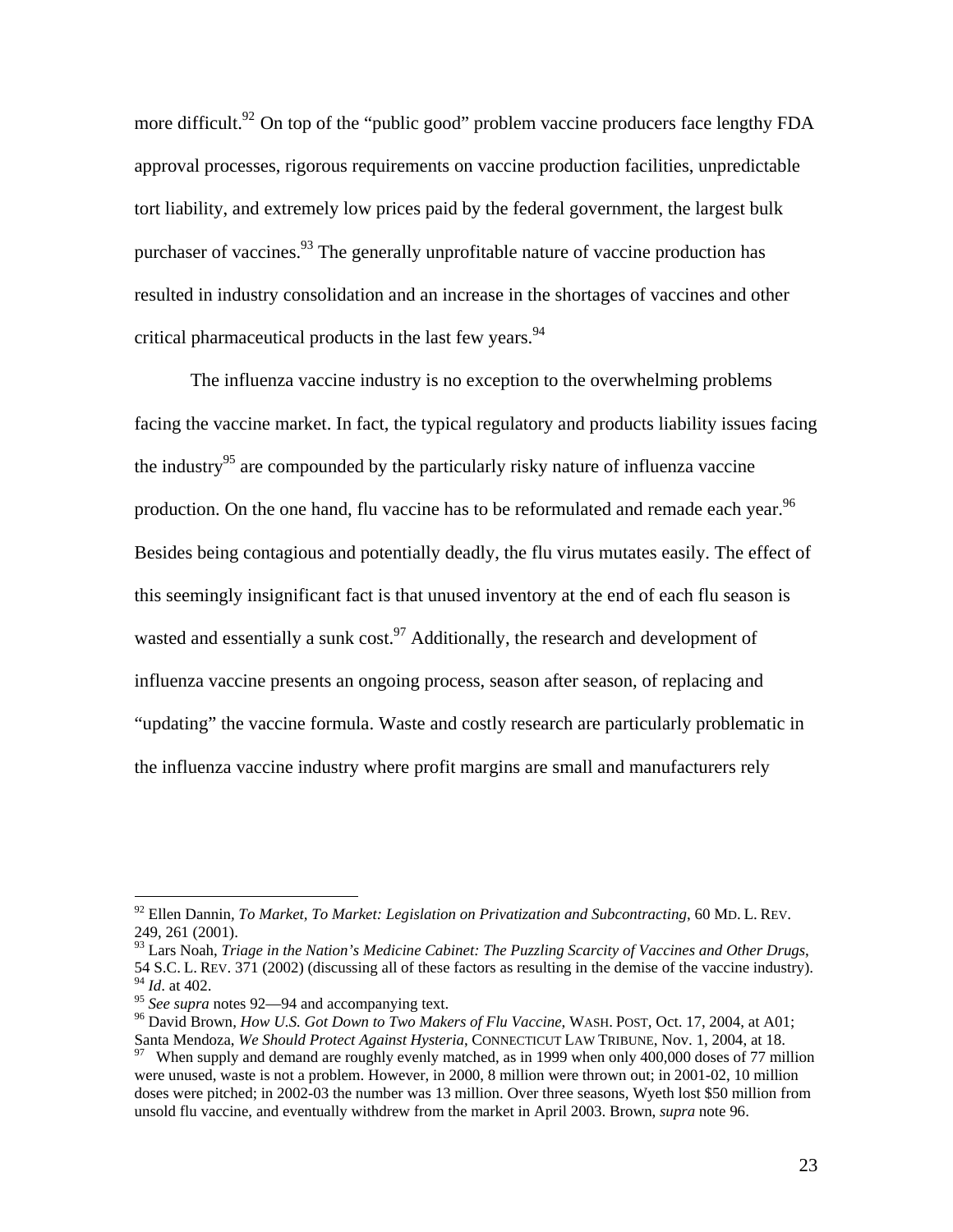heavily on volume sales.<sup>98</sup> The second flu vaccine production issue that tends to exacerbate the problems of the market in general is the reliance of most of the industry on costly and outmoded technologies. Flu vaccine is made by injecting virus into fertilized chicken eggs, each of which must be hand-inspected and hand-injected.<sup>99</sup> Though other techniques  $\text{exist.}^{100}$  the fragile nature of the current market seems to have precluded companies from investing heavily in new production facilities and research staff.

Public officials in almost every walk of civil service have come to the realization that "the current system [of influenza vaccine production] is fatally flawed."101 Secretary Thomson, in the midst of the vaccine shortage, seemed to confirm that the root causes of the ongoing crisis lie in the market itself by pointing the finger at "[t]he high risks of complex vaccine production, unpredictable consumer demand and low profit margins, coupled with the lack of liability protection from costly lawsuits."<sup>102</sup> In the 1960s there were twenty-six manufacturers of injectable influenza vaccine.<sup>103</sup> That number dwindled down to five by 1994.<sup>104</sup> There are currently only two manufacturers of the injectable influenza vaccine for the U.S. market—Aventis Pasteur and Chiron.<sup>105</sup>

<sup>98</sup> This is largely a result of the fact that the injectable influenza vaccine is essentially a commodity, *see* Brown *supra* note 96, and currently subject to government price controls. *See supra* notes 92—94 and accompanying text.

<sup>&</sup>lt;sup>99</sup> Brown *supra* note 96; Mendoza, *supra* note 96.<br><sup>100</sup> Michael S. Rosenwald, *Flu Crisis Sparks Fresh Look at Vaccine Production*, WASH. POST, November 27, 2004, at A01.

<sup>&</sup>lt;sup>101</sup> The Nation's Flu Shot Shortage: How it Happened and Where We Go From Here, Hearing Before the *House Comm. On Gov't Reform*, 108<sup>th</sup> Cong. 2 (2004) (statement of Tom Davis, Chairman, House Comm. on Gov't Reform); *see also* Jerry Knight*, Got the Flu? Blame the Free Market*, WASH. POST, Nov. 1, 2004, at E01 (discussing the failure of the privatized vaccine market to yield a consistent and affordable influenza vaccine supply); *but cf.* Andrew Pollack*, Sometimes, Vaccines Can Be Good For Business*, N.Y. TIMES, Oct. 29, 2004, at C2.

<sup>&</sup>lt;sup>102</sup> Tommy G. Thompson, Secretary of Health and Human Services, Speech at Hubert H. Humphrey Building (Oct. 20, 2004).<br><sup>103</sup> Mendoza, *supra* note 96.

<sup>&</sup>lt;sup>104</sup> Maureen Martin, *Flu Vaccine Shortage May Not Be a Real Crisis*, HEALTH NEWS, Jan. 1, 2005.<br><sup>105</sup> Thompson, *supra* note 102.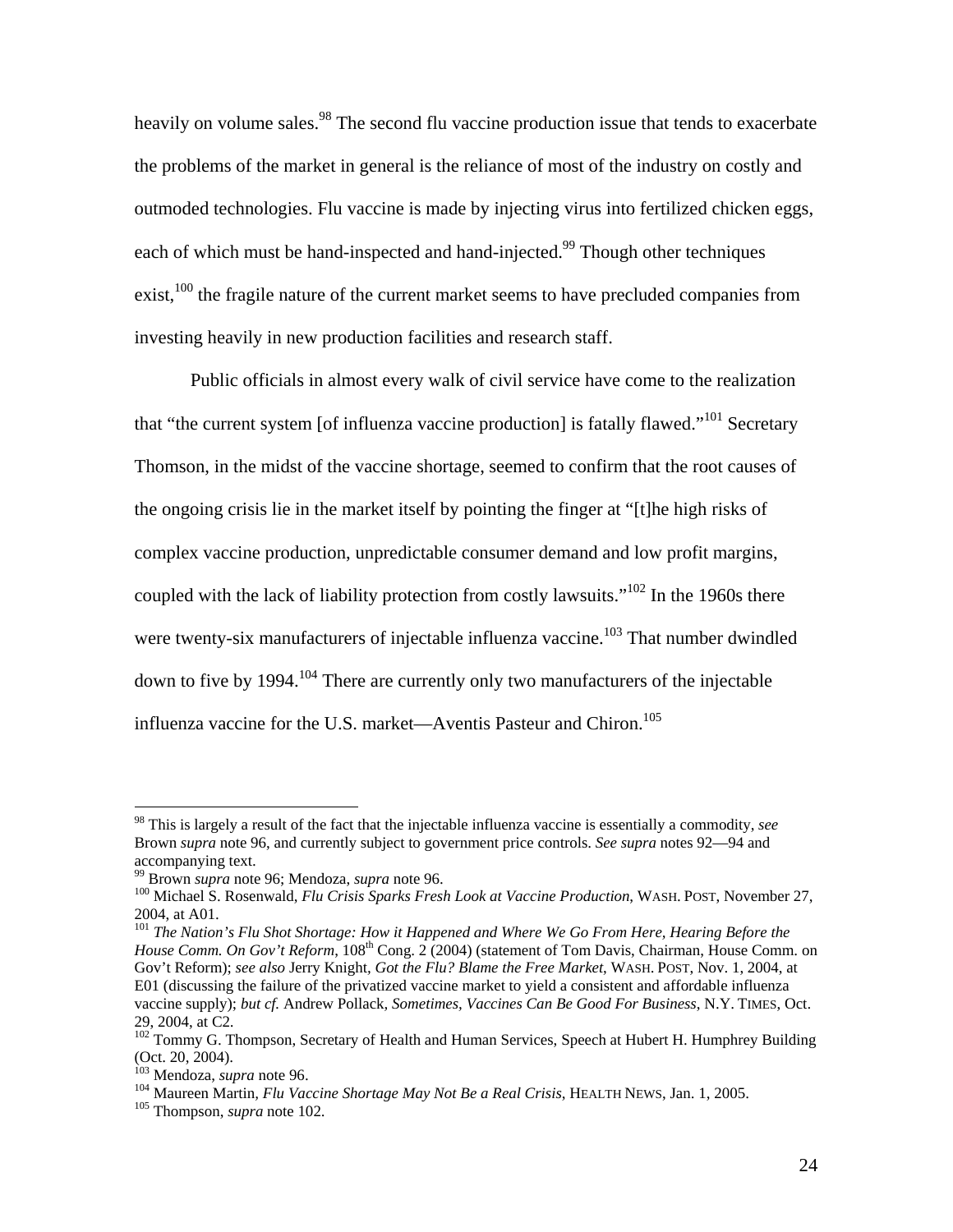## *b. The Vaccine Shortage & the Federal Response*

On October 5, 2004, British health authorities suspended production of the Fluvirin vaccine at Chiron Corporation's facility in Liverpool, due to sterility problems. The suspension prohibited Chiron from manufacturing, shipping, or marketing it's entire vaccine supply, of which 46-48 million flu shots were to be shipped to the United States. The Department of Health and Human Services (HHS) had planned for a national vaccine supply of about 100 million doses—the contaminated vaccine represented just under half of the nation's seasonal demand.106 As the Center for Disease Control (CDC) issued strict guidelines for rationing the remaining flu vaccine supply among "priority groups" especially susceptible to influenza, $107$  panic set in across the country and the globe.<sup>108</sup>

 Almost immediately after the announcement that Chiron's supply was unavailable for release into the U.S. market, reports of sharply increased vaccine prices began to trickle in. The projected wholesale price for a single dose of injectable influenza vaccine was \$8 to \$10, with consumers being able to purchase the same for about  $$11$ —20.<sup>109</sup> By mid-October distributors were charging upwards of  $$90$  a dose.<sup>110</sup> The manufacturers of flu vaccine, and most pharmaceuticals, maintain distribution chains where larger distributors are free to sell to smaller companies. The smaller distribution companies target niche

 $\overline{a}$ 

108 Robert D. McFadden*, Frustration and Fear Reign Over Flu Shots*, N.Y. TIMES, Oct. 16, 2004, Section B, P. 1, Col. 5; Marilynn Marchione, *Pandemic Risk Spurs Flu Vaccine Planning*, WASH. POST, Nov. 1, 2004, at A10; Anita Manning, *Vaccine Shortage Points to Global Risk*, USA TODAY, Nov. 1, 2004, *available at* http://www.usatoday.com/news/health/2004-11-01-flu-worries\_x.htm (last visited Jan. 1, 2005).<br><sup>109</sup> Rosenwald, *supra* note 100; Knight *supra* note 101.

<sup>106</sup> *Vaccine shortage threatens HIV-positive*, AIDS POLICY AND LAW, Oct. 22, 2004. 107 *Who Should Get Flu Vaccine This Season*, CENTER FOR DISEASE CONTROL, October 25, 2004, *available at* http://www.cdc.gov/flu/protect/0405shortage.htm (last visited Jan. 2, 2005); *see also* Ceci Connolly*, CDC Announces Plan to Ration Flu Vaccine: States to Get Doses Based on Risk*, WASH. POST, Nov. 10, 2004, at A06.

<sup>&</sup>lt;sup>110</sup> McFadden, *supra* note 108; Mary Pat Flaherty, *Some Suppliers Jack Up Flu Vaccine Price*, WASH. POST, Oct. 14, 2004, at A02; Denise Grady, *Before Shortage of Flu Vaccine*, *Many Warnings*, N.Y. TIMES, Oct. 17, 2004, Sec. 1, Col. 1, P.1.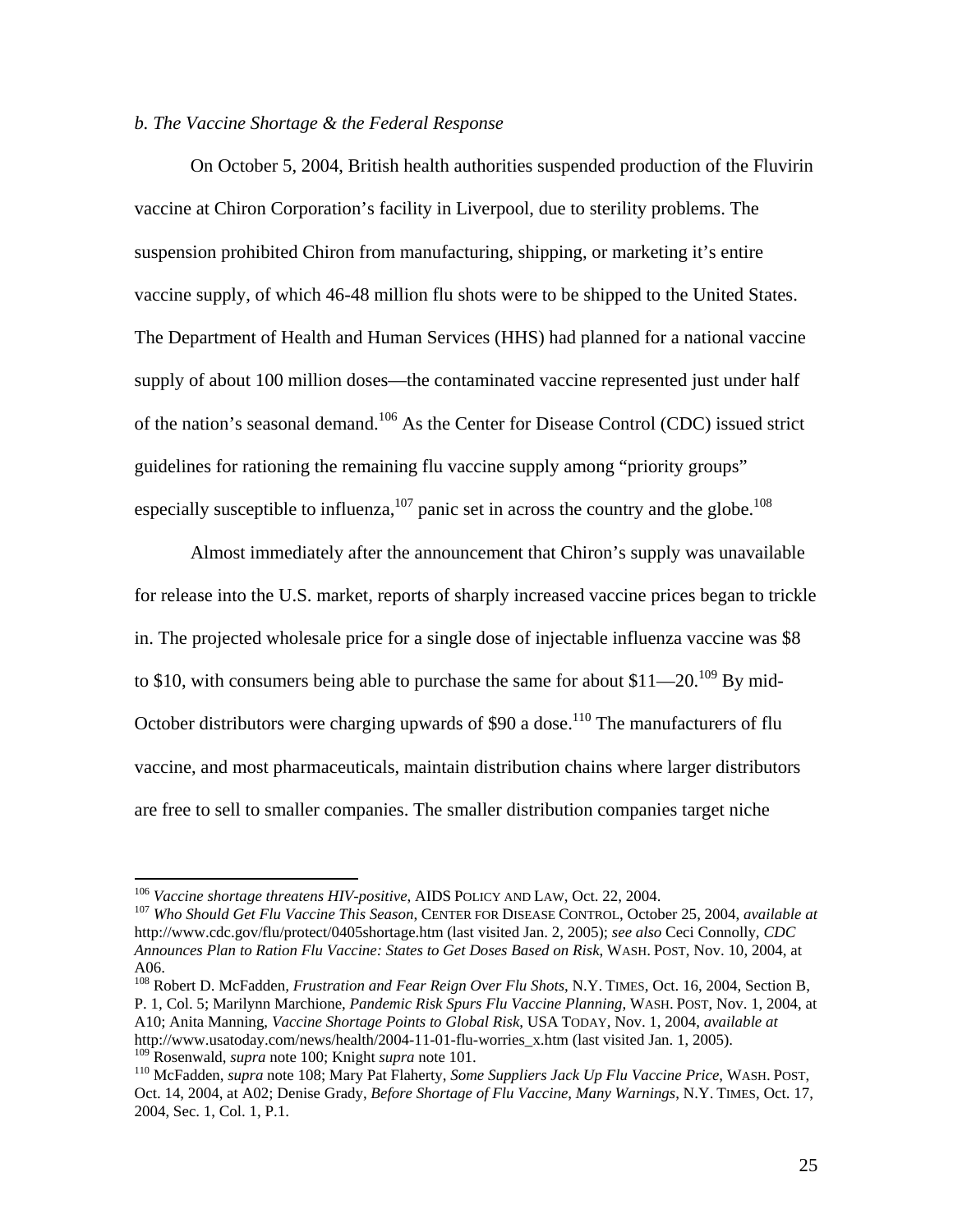geographical markets and often stockpile influenza vaccine earlier in the season with the specific intent of waiting for shortages in mid-February to raise prices.<sup>111</sup>

The initial reports of profiteering engendered confusion over which, if any, federal government agencies would be clamping down on the high prices being charged. Federal health officials were clearly aware of price gouging but did not appear to know which agency would be responsible for countering it or even if anything could be done.<sup>112</sup> Although the Center for Disease Control (CDC) maintains an advisory group on immunizations that looks at distribution problems, it has no authority to intervene in alleged price gouging.113 Congress looked to the Federal Trade Commission (FTC) for answers and demanded an inquiry to determine if price gouging was pervasive and whether there was any justification for price increases for the vaccine**.** <sup>114</sup> The letter sent to FTC chief, Deborah Platt Majoras, also requested that the FTC provide a list of enforcement actions the FTC plans to take or has taken regarding reports of flu vaccine price gouging and suggestions the Commission believes should be taken to prevent future instances of price gouging during a vaccine shortage.<sup>115</sup> Despite the powerful rhetoric, to date, the only federal response to the rampant profiteering during the emergency seems to have been the proposal of a bill in the House targeting *future* vaccine price gouging.116

 $111$  Grady, *supra* note 110.

<sup>&</sup>lt;sup>112</sup> Lawrence K. Altman, *U.S. Inquiry in Price Rises for Flu Shots*, N.Y. TIMES, Sec. A, Col. 6, P. 23.<br><sup>113</sup> Flaherty, *supra* note 110.<br><sup>114</sup> Letter from Tom Davis & Henry A. Waxman, Chairman & Ranking Minority Member

Reform, to Deborah Platt Majoras, Chairman, Federal Trade Commission 1 (Oct. 15, 2004), available at http://reform.house.gov/GovReform/News/DocumentSingle.aspx?DocumentID=6071 (last visited Jan. 2, 2004).<br> $\frac{115}{115}$  *Id.* 

<sup>&</sup>lt;sup>116</sup> Fair Vaccine Price Act of 2004, H.R. 5404, 108<sup>th</sup> Cong. (2004) (setting forth imprisonment and treble damages penalties for charging 150% over the baseline price, which is set as the market price sixty days prior to a declaration or reasonable knowledge of vaccine emergency).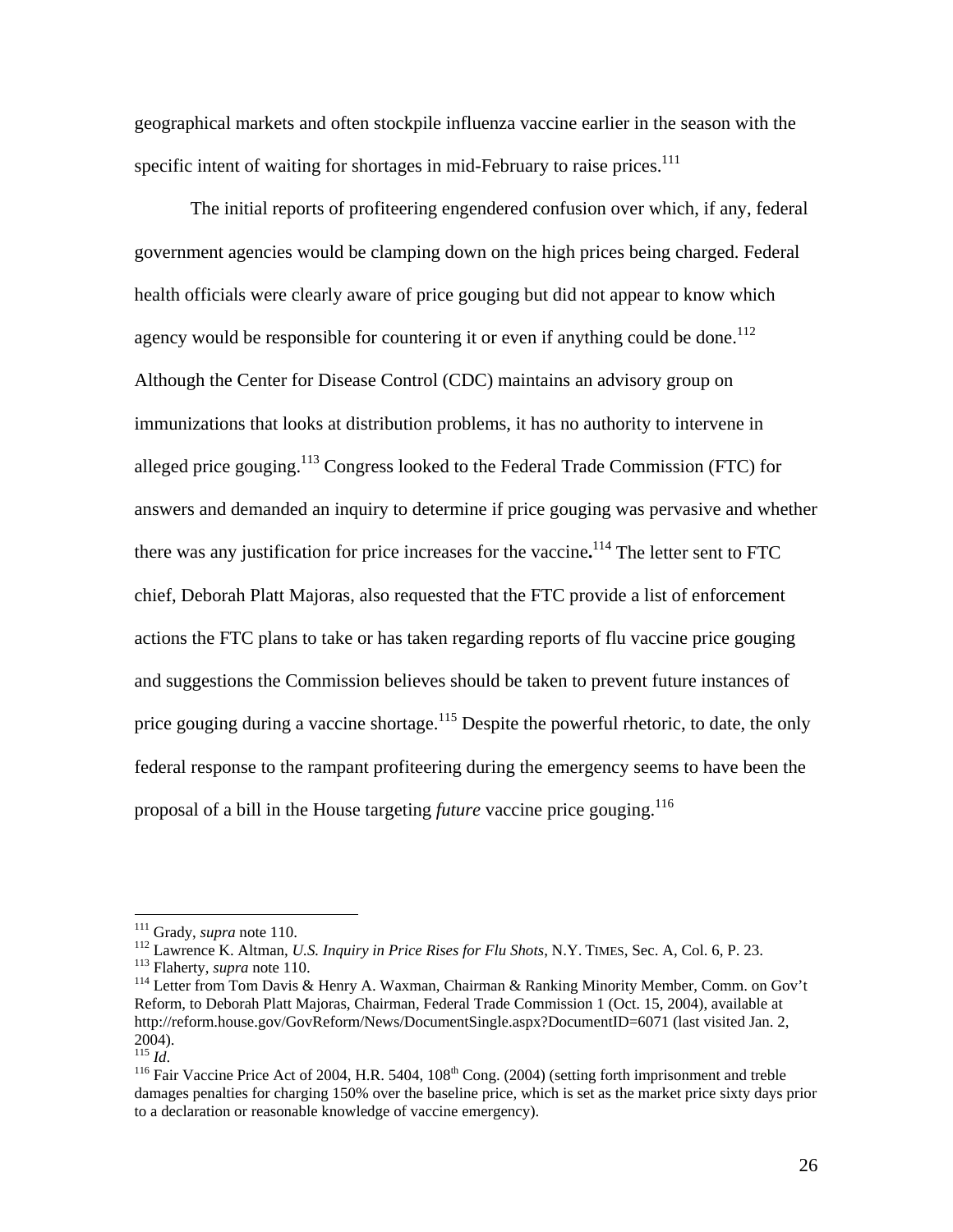# *c. Immediate Response by the Attorneys General*

 The lack of action on the federal level, even three months after the initial reports of profiteering, is in sharp contrast to the lightning-quick response of the state attorneys general. One week after the initial incidents, on October 12, Kansas Attorney General Phil Kline filed suit against Meds-Stat, a Florida flu vaccine distributor, for violations of the Kansas Consumer Protection Act alleging that Meds-Stat offered to sell a Kansas City pharmacy a vial of flu vaccine listed at \$85 for \$900.<sup>117</sup> The next day, Florida Attorney General Charlie Crist filed a similar complaint in Broward County against Meds-Stat for "unconscionable" pricing, requesting an injunction preventing Meds-Stat from selling vaccines at such prices and damages and/or penalties permitted under the Florida Deceptive and Unfair Trade Practices Act.<sup>118</sup> In the weeks following the contamination of Chiron's vaccine supply, at least a dozen more Attorneys General warned consumers of the excessive prices of influenza vaccine and threatened litigation against offenders.<sup>119</sup>

 On October 18, Secretary Tommy Thompson sent a letter to the Attorney General of each state urging each to fully investigate and prosecute price gouging in the flu vaccine, $120$  and announcing the CDC would be sharing its reports of price gouging with the states.<sup>121</sup> Secretary Thompson also joined the Florida litigation against Meds-Stat and filed a Statement of Interest of the United States in the Broward County, Florida Circuit Court

<sup>&</sup>lt;sup>117</sup> Press Release, Attorney General State of Kansas, Attorney General Kline Files Suit For Alleged Flu Vaccine Price Gouging (Oct. 12, 2004).

*Vaccine Price Gouging* (Oct. 12, 2004). 118 Press Release, Attorney General Charlie Crist*, Attorney General Sues Flu Vaccine Distributor* (Oct. 13, 2004); Plaintiff's First Amended Complaint and Application for Relief, Florida v. Asap Meds, Inc. (Fla. Cir. Ct. 2004) (04-16032 (09)).

<sup>&</sup>lt;sup>119</sup> Attorneys General Take Action Against Flu Vaccine Supplier for Price Gouging—Warn Consumers to Take Caution, AG Bulletin, National Ass'n of Attorneys General, October 2004.

<sup>&</sup>lt;sup>120</sup> Press Release, HHS Press Office, *HHS Secretary Urges States to Aggressively Prosecute Flu Vaccine Price Gouging* (Oct. 14, 2004).<br><sup>121</sup> *Id*.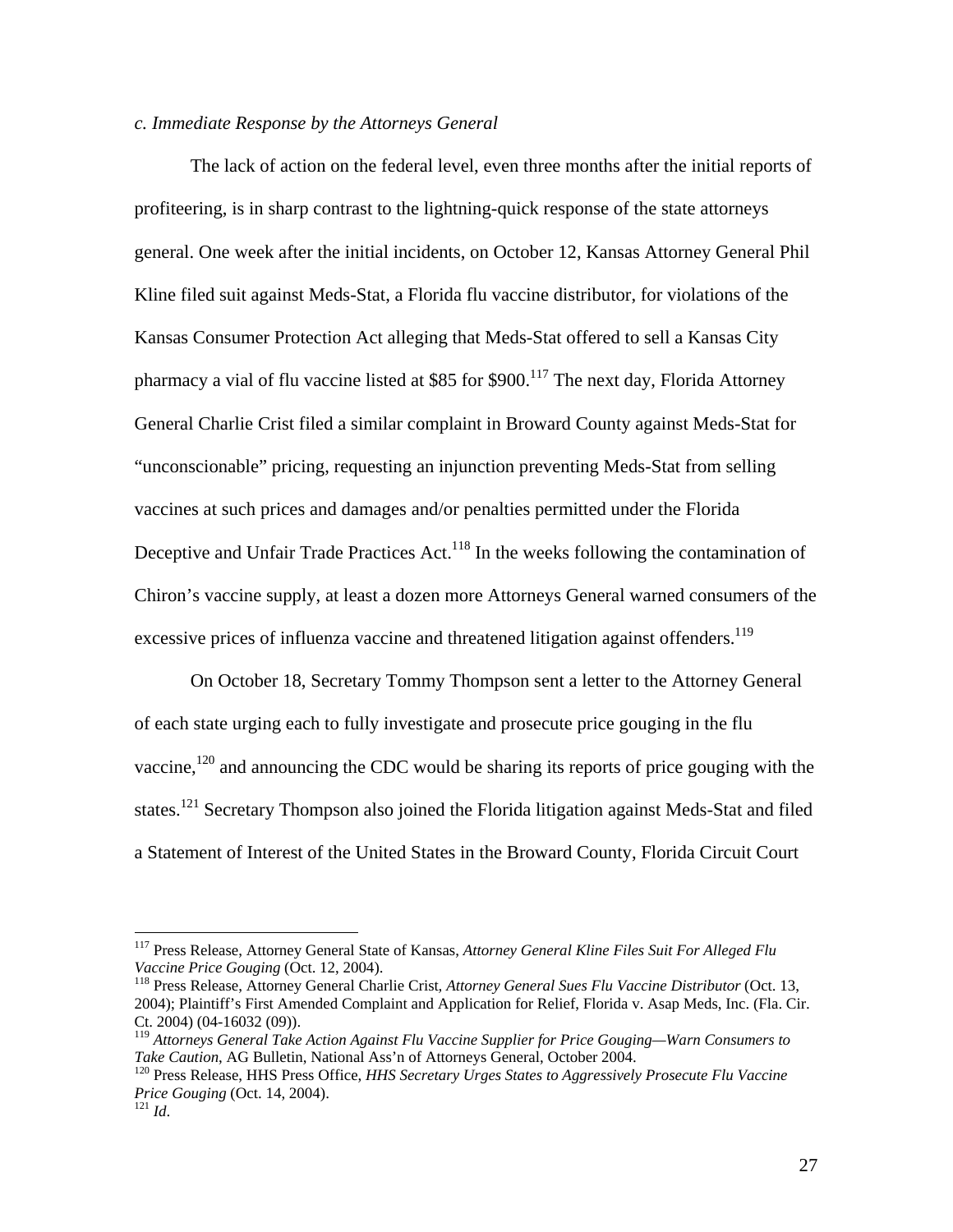denouncing profiteering in flu vaccines.<sup>122</sup> The Secretary offered similar assistance to all the Attorneys General in protecting consumers against price gouging.<sup>123</sup>

 Soon after, Texas Attorney General Greg Abbott sued ASAP Meds Inc. (doing business as Meds-Stat) of Fort Lauderdale, Florida, $124$  for unconscionable pricing and for perpetrating fraud in the face of a health care challenge in Texas.<sup>125</sup> The suit sought disgorgement of all profits realized from this unconscionable pricing scheme and civil penalties under the Texas Deceptive Trade Practices Act, as well as temporary and permanent injunctions.

Connecticut Attorney General Richard Blumenthal, much more activist in his

approach to vaccine price gouging, called on the Connecticut Governor to declare a flu

vaccine supply emergency<sup>126</sup> which would permit prosecutions for profiteering in the

vaccine under Connecticut General Statute 42-232.<sup>127</sup> After a vaccine supply emergency

was declared, <sup>128</sup> Attorney General Blumenthal filed two actions, one against Meds-Stat<sup>129</sup>

<sup>122</sup> Press Release, Attorney General Charlie Crist, *Thompson to Join Crist in Flu Vaccine Pricing Lawsuit*  (Oct. 18, 2004); *see also* Statement of Interest of the United States, Florida v. Asap Meds, Inc. (Fla. Cir. Ct. 2004) (04-16032 09) [hereinafter HHS Brief].

<sup>&</sup>lt;sup>123</sup> Letter from Tommy Thompson, Secretary, Health and Human Services, to Attorneys General of the States (Oct. 27, 2004).

<sup>&</sup>lt;sup>124</sup> Texas Attorney General Greg Abbott also sued Dubin Medical, Inc., which was recently cleared of all charges. Attorney general's lawsuit against flu shot distributor dismissed, Associated Press, January 8, 2005.<br><sup>125</sup> News Release, Attorney General of Texas, Attorney General Abbott Sues Drug Distributors Alleging<br>*Exorbit* 

<sup>&</sup>lt;sup>126</sup> CONN. GEN. STAT. § 42-231 (2003) (empowering the Governor to declare such an emergency when an "abnormal market disruption" resulting from an "extraordinary adverse circumstance" causes a product or service shortage); *see also* Press Release, Connecticut Attorney General's Office, *Attorney General Urges*  <sup>127</sup> CONN. GEN. STAT. § 42-232 (2003).<br><sup>128</sup> Press Release, Connecticut Attorney General's Office, *Attorney General's Office Statement on* 

*Declaration of Flu Vaccine Supply Emergency* (Oct. 21, 2004).

<sup>129</sup> Press Release, Connecticut Attorney General's Office, *State Sues Wholesale Pharmaceutical for Price Gouging Flu Vaccines* (Oct. 21, 2004); Complaint, Connecticut v. Asap Meds, Inc. (Conn. Super Ct. 2004), available at http://www.cslib.org/attygenl/press/2004/health/ASAP%20Meds%20complaint.pdf (last visited Jan. 2, 2005).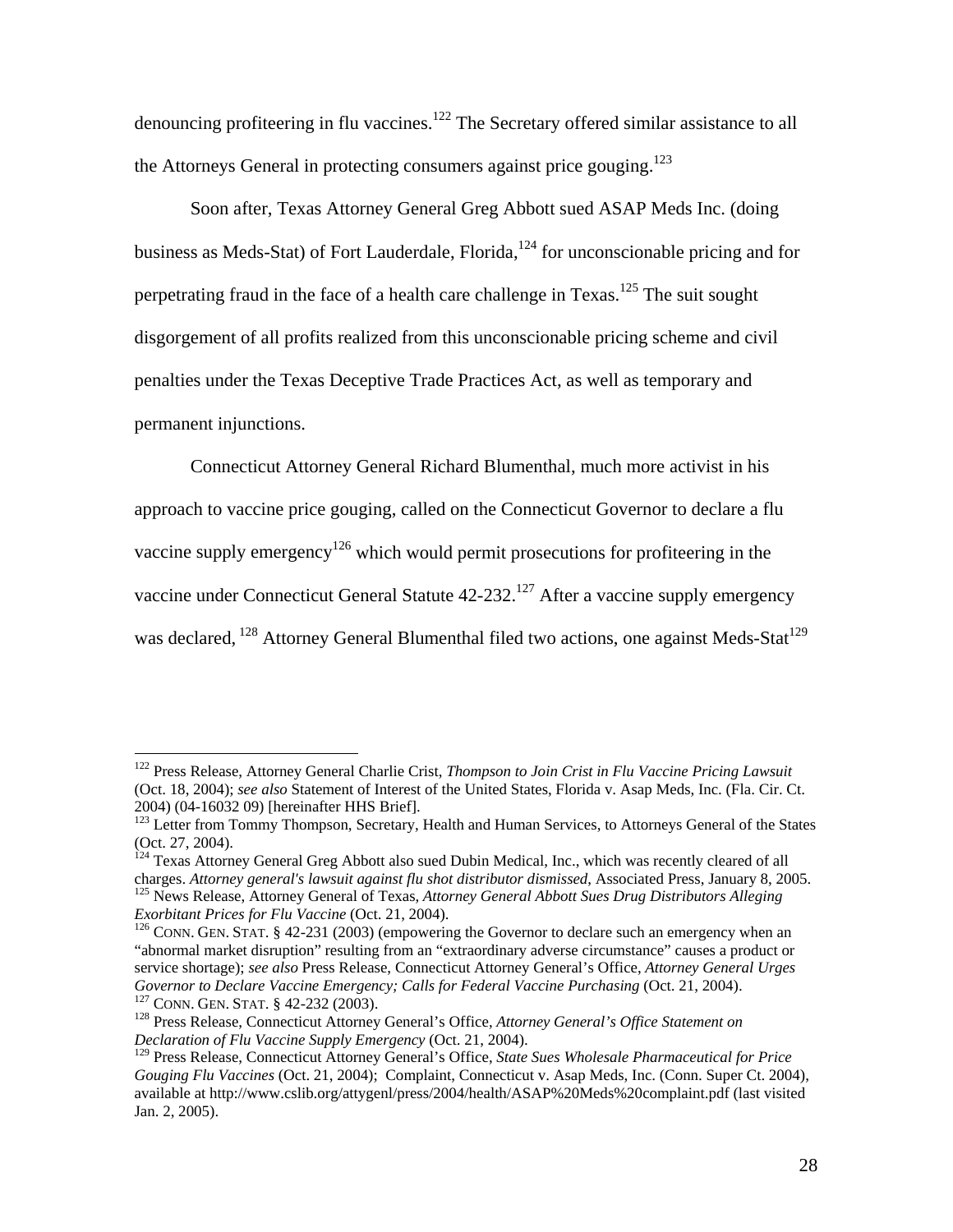and the other against a NY physician and clinic, $130$  seeking civil penalties, disgorgement and restitution pursuant to violations of the Connecticut Unfair Trade Practices Act.

# *d. The Effect of Intervention*

 $\overline{a}$ 

The Florida suit against Meds-Stat included a request for an injunction that was concluded with a consent order on October 27.<sup>131</sup> The scope of the consent order was remarkable. Meds-Stat not only agreed to stop purchasing or selling vaccine in the state of Florida but also agreed to *surrender its entire inventory* of flu vaccine to the State. Under a similarly shocking settlement in Kansas, Meds-Stat agreed to: affirm that they sold no vaccine in Kansas at the record prices; alter any future solicitations to comply with Kansas law; reimburse the state for the cost of the investigation, litigation, and other legal fees and expenses; *and work with* Attorney General Phil Kline's Consumer Protection and Antitrust Division to identify problems inherent in the vaccine distribution network to prevent future instances of price gouging of pharmaceuticals. $132$  Though the actions in Connecticut, Texas, and Florida (where the issue of "unconscionable pricing" is still to be litigated) are still ongoing, the settlement in Kansas and the consent order in Florida are clearly indicative of a successful campaign against individual price gougers.

With respect to the broader market, the impact of the litigation initiated by the Attorneys General is less clear. There does not seem to be any empirical evidence that vaccine prices have returned to their projected prices across the country. However, after

<sup>&</sup>lt;sup>130</sup> Press Release, Connecticut Attorney General's Office, *Attorney General Sues Connecticut Clinic*, *New York Company for Flu Vaccine Price Gouging* (Oct. 21, 2004).

<sup>&</sup>lt;sup>131</sup> Press Release, Attorney General Charlie Crist, *Med-Stat Agrees To No Longer Buy or Sell Vaccine* (Oct. 27, 2004); Consent Order, Florida v. Asap Meds, Inc. (Fla. Cir. Ct. 2004) (04-16032 09).

<sup>132</sup> Press Release, Attorney General State of Kansas, *Attorney General Kline Announces Settlement With Flu Vaccine Distributor* (Nov. 2, 2004).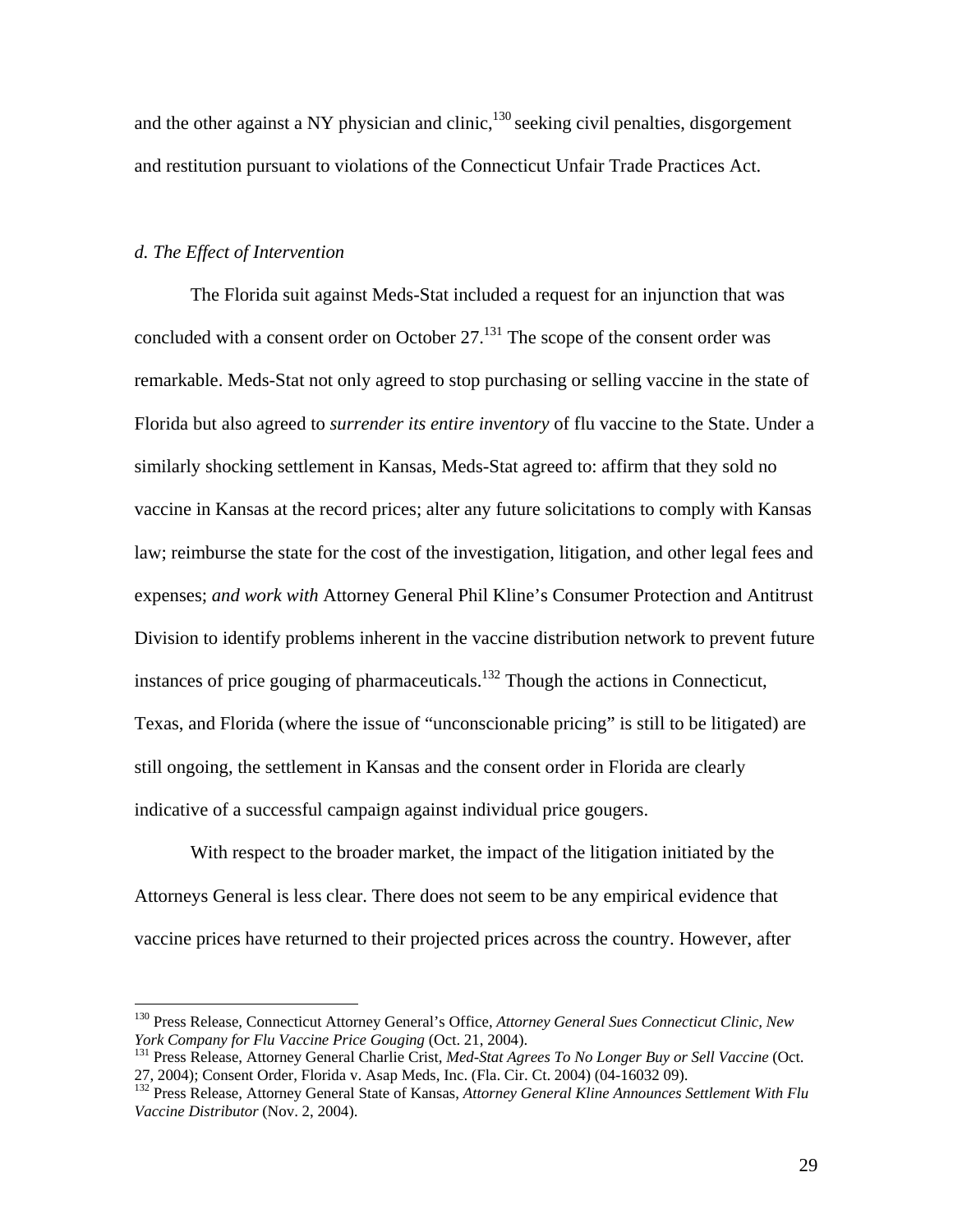the Kansas and Florida suits were filed, suppliers and distributors clearly seemed aware of the pending actions and were afraid to get "lumped in with people who are price gougers."133 If the latter is, in fact, the prevailing attitude among vaccine distributors, the most powerful antidote against rampant profiteering would seem to be the "publicshaming" aspect of concerted action by the Attorneys General. Unless there were some serious factual inaccuracies in reports collected by the Attorney General's office, this is probably what Attorney General Kline had in mind when he first filed suit because, as per the settlement terms, Meds-Stat *did not sell any vaccine in Kansas at the inflated price*. 134

The only other nationwide price-gouging incident in recent memory followed the September  $11<sup>th</sup>$  attacks. Gasoline retailers, taking advantage of the panic and pandemonium, markedly increased the price paid by consumers at the pump.135 Attorneys General across the country filed dozens of actions to obtain civil penalties and restitution for consumers from gas retailers, many of whom raised gas prices by 300%.<sup>136</sup> The effect was that prices returned to "normal" almost immediately after the nationwide effort on the part of the Attorneys General.<sup>137</sup> Admittedly, the scale of the response was much less in the vaccine price gouging case—to date, only four Attorneys General have filed civil suits against vaccine distributors.<sup>138</sup> But even if this limited reaction does not reflect the actual

<sup>&</sup>lt;sup>133</sup> Flaherty, *supra* note 110.<br><sup>134</sup> *See supra* note 132 and accompanying text.<br><sup>135</sup> Timothy Egan, *After the Attacks: The Profiteers—Tragedy Spawns Charity Fraud and Price Gouging at the Gasoline Pumps, N.Y. TIMES, S* 

<sup>&</sup>lt;sup>136</sup> *NAAG Project: Consumer Protection*, NATIONAL ASS'N OF ATTORNEYS GENERAL (2001), at http://www.naag.org/issues/issue-consumer.php (last visited Jan. 2, 2005).

<sup>&</sup>lt;sup>137</sup> Richard Cauchi, NCSL Health Program, *States Maintain Pharmacy Emergency Controls & Price Gouging Laws* (Oct. 17, 2001), available at http://www.ncsl.org/programs/health/rxemerg.htm (last visited Jan. 2, 2005).

<sup>138</sup> *See supra* notes 117—130 and accompanying text.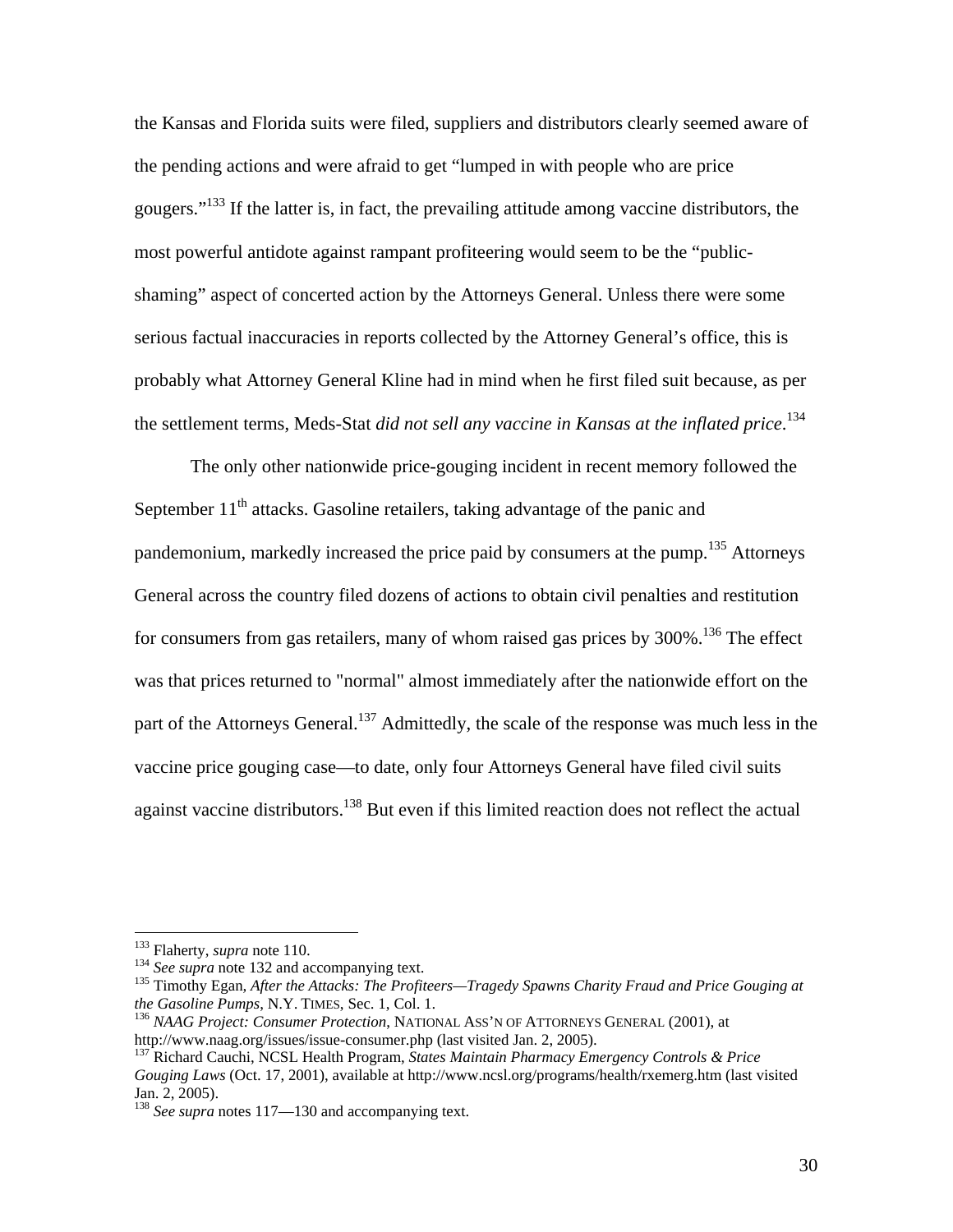scope of the price gouging, the outcry was definitely nationwide—most, if not all, the Attorneys General came out powerfully and publicly against profiteering in flu vaccines.<sup>139</sup>

If there is one lesson to be learned from the post-9/11 gas price hikes it is that the "public shaming" and accountability-reinforcing aspects of multistate litigation against profiteering are powerful market-correction mechanisms. From a market perspective this makes complete sense. If a well-functioning market is an "instrument of fairness," as suggested earlier, $140$  then deviations from the fairness norms already embodied in the marketplace are remedied through public accountability. The previously surreptitious and back-door profiteering of businesses is brought to light and individual businesses are permitted to first, judge for themselves whether or not excessive prices are "fair" as judged by public norms, and second, evaluate whether the loss of goodwill is sufficiently costly compared to the "windfalls" gained through profiteering.<sup>141</sup> Multistate action is more likely than individual litigation by a single attorney general to pierce the "market-power shield" of price gouging businesses and provide them with a greater sense of public accountability. This is not an unfamiliar outcome and the tactic is sometimes, though not always, consciously employed by the Attorneys General in numerous other consumer protection contexts.

# *e. Excessive Prices for Flu Vaccines—Price Gouging or Fair Dealing?*

 Despite the successes of Attorneys General Crist and Kline in securing vastly favorable terms in their dealings with Meds-Stat, the theoretical question still remains: were the prices charged for influenza vaccine "unconscionable"? From fairness and public

<sup>&</sup>lt;sup>139</sup> *See supra* note 119 and accompanying text.<br><sup>140</sup> *See supra* notes 28—30 and accompanying text.<br><sup>141</sup> *See supra* notes 29—32 and accompanying text.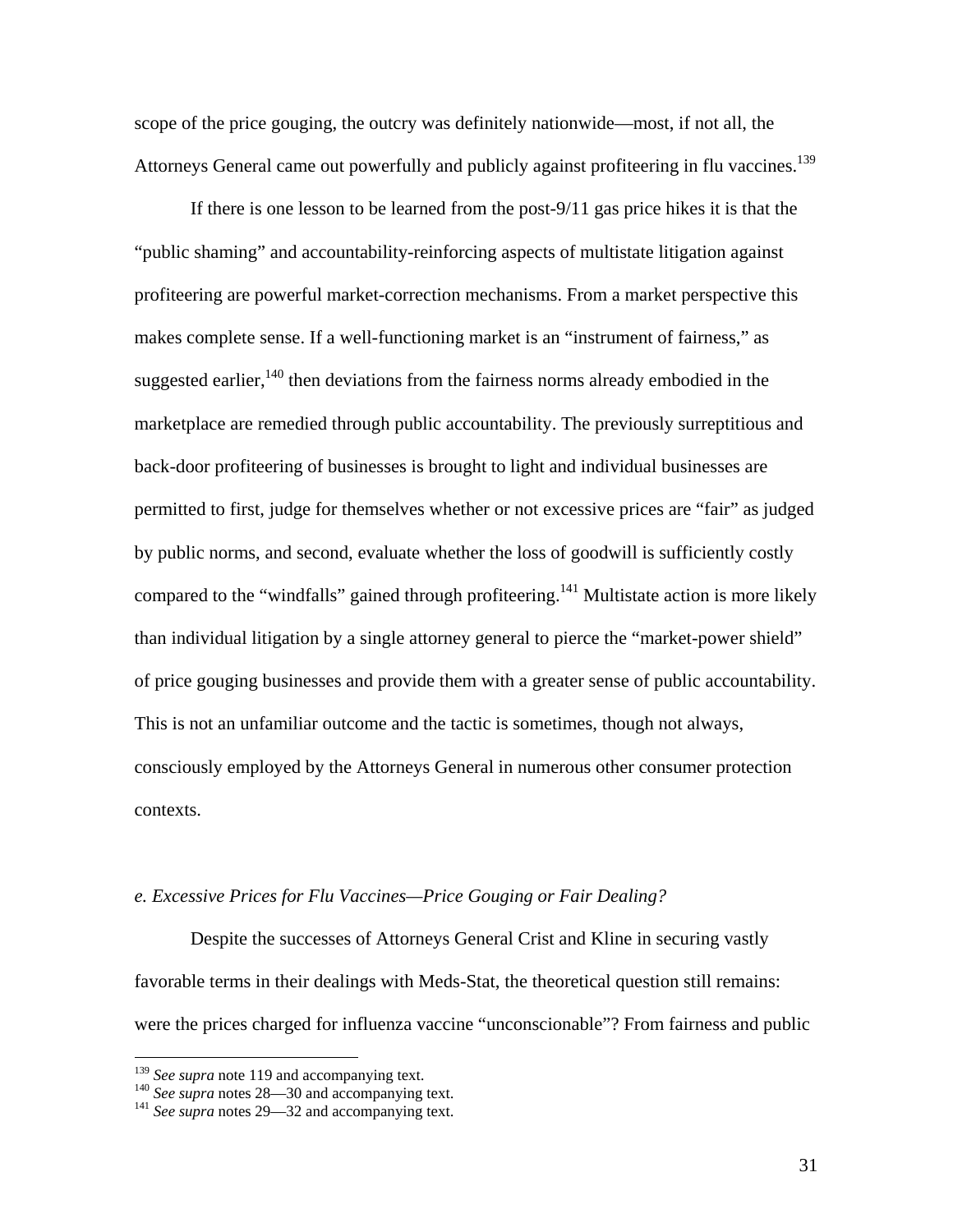policy perspectives, if the price increases were not related to increased costs, there is no question that vaccine distributors were engaging in unconscionable business practices. The price charged for a vial or a dose of flu vaccine was often ten times the fair market value prior to the supply emergency.<sup>142</sup> Though courts have warned of reducing unconscionability to "a mathematical formula,"<sup>143</sup> a ten-to-one ratio is extreme by any measure. Legal commentators suggest, and courts seem to agree, at least empirically, that a two-to-one ratio between price and fair market value is sufficient to trigger prima facie unconscionability.<sup>144</sup> The magnitude of the price increase aside, the excessively priced commodity was a strict necessity, which, because the price gouging took place at the height of its need, makes the unconscionable practices only more damning. The effect of profiteering at such a critical juncture was to risk the health of the public at large and threaten the lives of vulnerable populations most in need of influenza vaccine.<sup>145</sup>

The real, and obviously more complicated, issue is whether a principled, marketbased argument can be made against profiteering in the flu vaccine. One of the necessary conditions for a finding of unconscionability, understood as a constraint on business practices that deviate from those in free market conditions, is market failure.<sup>146</sup> There is certainly a strong case that the vaccine market in general, and particularly the influenza vaccine industry, was not competitive. Stringent regulatory control, tort liability, low profit margins, and the high costs of flu vaccine production all resulted in companies exiting

<sup>&</sup>lt;sup>142</sup> See supra notes 117 and accompanying text.<br><sup>143</sup> Jones v. Star Credit Corp., 298 N.Y.S.2d 264, 267 (1969).<br><sup>144</sup> Richard E. Speidel, *Unconscionability, Assent and Consumer Protection*, 31 U. PITT. L. REV. 359, 372— 74 (1969) (arguing for a two-to-one ratio); 1 James White & Robert S. Summers, UNIFORM COMMERCIAL CODE 222 ( $4<sup>th</sup>$  ed. 1995) (suggesting that a two-to-one or three-to-one ratio is sufficient); Bender, supra note 44 at 766 (noting "the disparity ratio must exceed two-to-one for the claimant to succeed"); *see also* Brown *supra* note 6 at 301. 145 HHS Brief, *supra* note 122. 146 *See supra* notes 42—51 and accompanying text.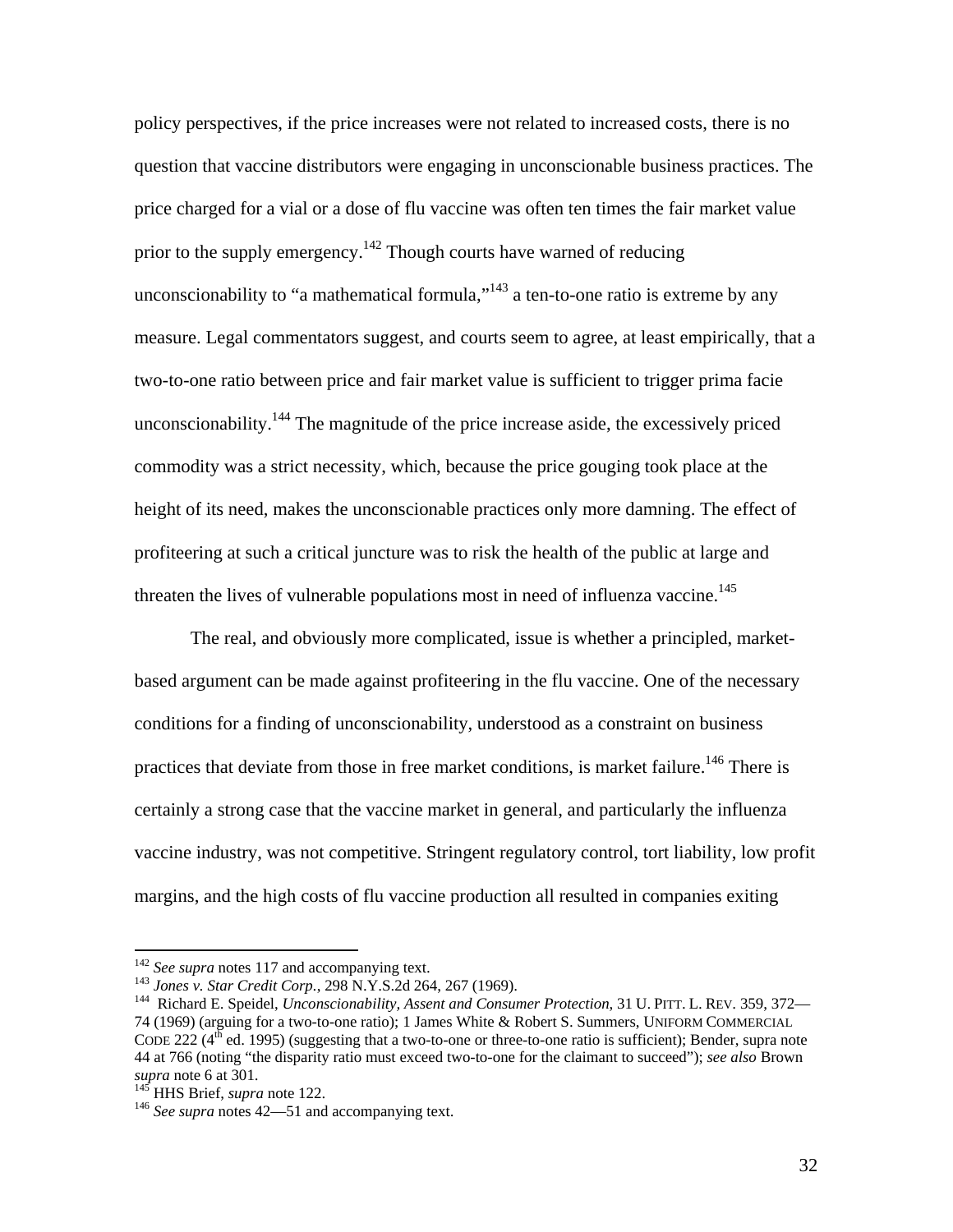from the market over the years.<sup>147</sup> There are also some suggestions that the rapid decline in the number of players in the vaccine industry was more due to consolidations, mergers, and joint ventures than market conditions.<sup>148</sup> This observation means not only that state and federal authorities might have failed in their antitrust enforcement duties, but also that the remaining players in an imperfectly competitive, quasi-monopoly vaccine market were capable of exerting substantial market power. Regardless of whether external or internal factors contributed to the shrinking number of flu vaccine manufacturers, the fact remains that at the time of the vaccine crisis, there was only one manufacturer of injectable vaccines for the U.S. market.<sup>149</sup>

 Scratching beneath the surface reveals a caveat to the conclusion that profiteering in flu vaccines was made possible by imperfect, and maybe nonexistent, competition in the relevant market. The only manufacturer of vaccines, Aventis Pasteur, was not selling the vaccines directly to consumers. Unless Aventis was itself charging excessive prices, which were then passed on to the consumer, Aventis is probably not culpable. A complicated network of larger and smaller distributors acted as an intermediary between Aventis Pasteur and the public.<sup>150</sup> Thus, the existence of a competitive market may turn on the nature of the distribution channel employed: if each distributor was granted a geographical monopoly, then, the market was clearly noncompetitive; however, if distributors retained substantially overlapping markets, then the conclusion of imperfect competition is tentative at best. Absent horizontal or vertical collusion in the distribution chain, consumers and

 $147$  See supra notes 92-99 and accompanying text.

<sup>&</sup>lt;sup>148</sup> Martin, *supra* note 104; F.M. Scherer, An Industrial Organization Perspective on the Influenza Vaccine *Shortage*, AAI WORKING PAPER #04-03 (October 2004) (on file with author).

<sup>&</sup>lt;sup>149</sup> See supra notes 105 and 106. Medimmune produced a nasal spray vaccine that was also marketed within the United States but represented a nominal share of the total doses of vaccine available. 150 *See supra* note 111.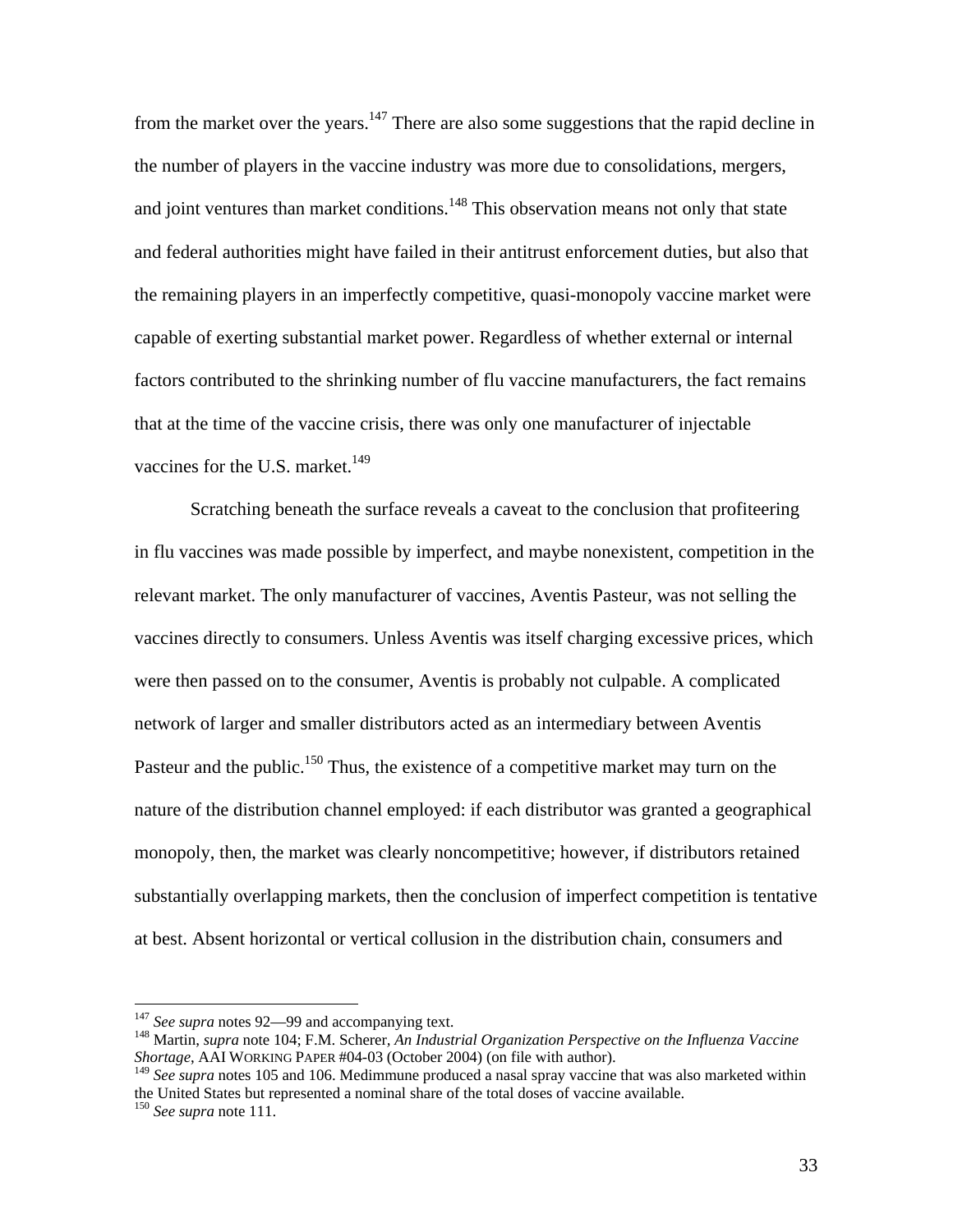health care providers might have been able to bargain for the lowest price as among all the distributors.<sup>151</sup>

 Given that substantially imperfect competition existed in the flu vaccine industry, there is little question that at least a few market players unconscionably priced their goods. Under the price discrimination framework, which evaluates whether sellers are pricing their goods relative to the perceived value of the good to the buyer, regardless of  $cost<sub>1</sub><sup>152</sup>$ some sellers were gauging the value of the vaccine to various buyers and thus, clearly engaged in unconscionable business practices. ''They were shopping for takers,'' said one pharmacist after a vendor had asked \$700 for a vial of ten doses that usually costs \$67.<sup>153</sup> Under the necessity framework, where the strictly necessary character of the commodity makes substitution and bargaining impossible,<sup>154</sup> the result is no different. The influenza vaccine is clearly vital to individual and public health and there was only one manufacturer. Consumers, and buyers in general, had no meaningful choice but to deal with unconscionable businesses. In a perfectly competitive market, buyers would not have been "gouged" since the presence of other sellers competing for the same buyer would have led to substantial reductions in price. In the flu vaccine scenario, an imperfectly competitive market provided unconscionable sellers with remarkable market power, enabling them to pose a "double threat" by price discriminating in a necessity.

<sup>&</sup>lt;sup>151</sup> The exact structure of Aventis Pasteur's distribution channel is probably outside the scope of this Paper, but clearly more research needs to be done in this area to reach a definitive conclusion. 152 *See supra* notes 33—38. 153 Altman, *supra* note 112. 154 See *supra* notes 39—41.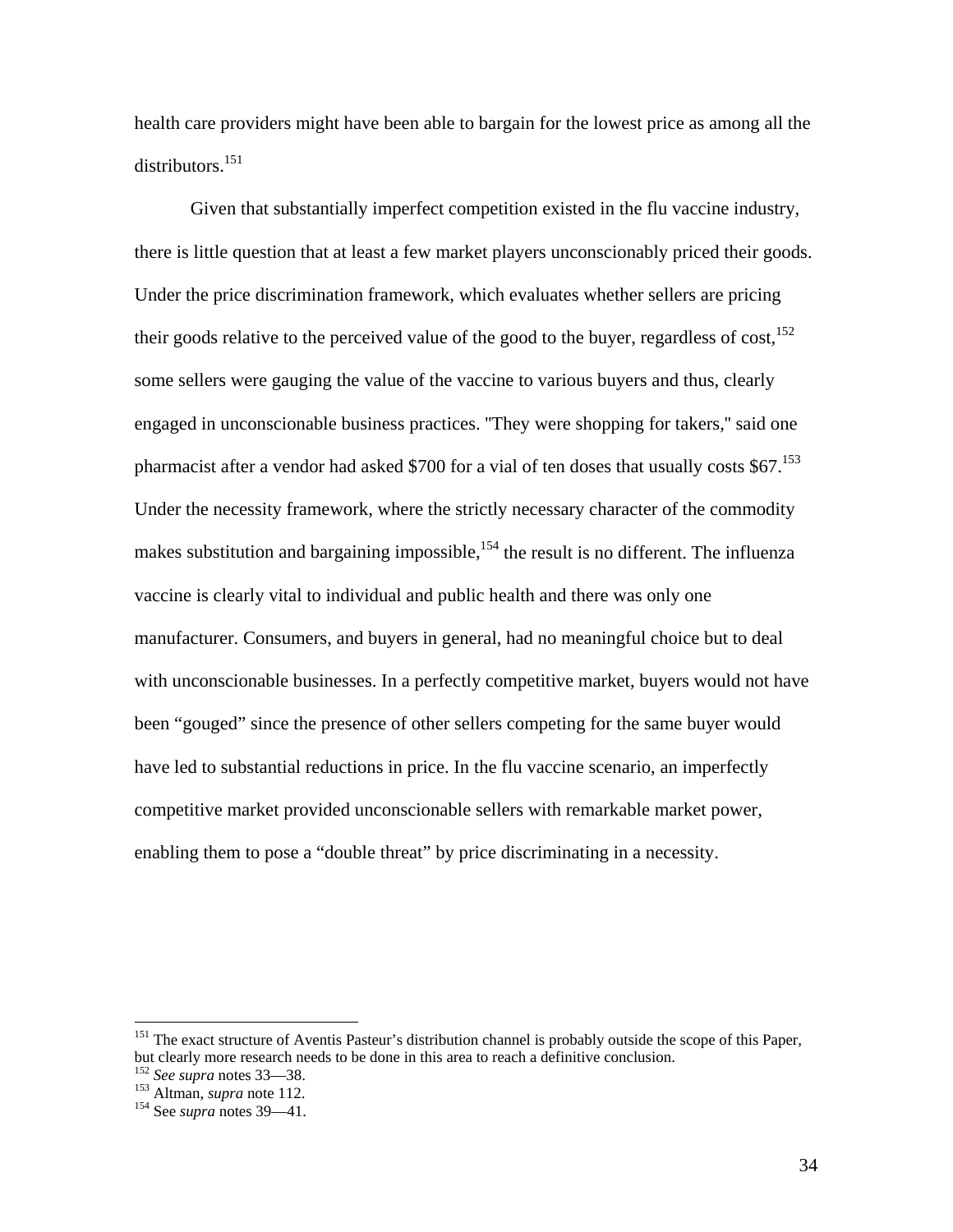#### **Conclusion**

The lack of federal presence in the price unconscionability realm and the ineffectiveness of private enforcement of fairness norms have left a sizable void to be filled by the state attorneys general. Given the broad statutory consumer protection powers wielded by the attorneys general and the suggestion that price unconscionability complements and provides a backstop to antitrust enforcement, which is already a state priority, there is little doubt that the burden will be easily borne. The latter conclusion rings especially true if the multistate action against flu vaccine price gougers is as paradigmatic as this Paper suggests.

The unconscionability doctrine, which provides the theoretical framework for price gouging, is founded on the principles of fairness and efficiency. Not only does profiteering in vaccines evoke a powerful and visceral reaction against sellers willing to endanger the lives of so many for profit—the unfairness in pricing out of the market most of the at-risk population is manifest—but the specific facts of the Flu Vaccine Emergency of 2004 are exemplary of unconscionability-as-market failure. The noncompetitive influenza vaccine market may have permitted individual distributors to exert market power by price discriminating in a strictly necessary commodity.

 The vaccine price gouging cases also point to the extraordinary role and singular importance of the attorneys general in protecting the public against unconscionable business practices, particularly price gouging. In the face of federal inaction—first, in laying down inadequate regulatory and legal schemes to ensure competition in the vaccine market, and second, in failing to address widespread profiteering—the Attorneys General reacted to clear injustice against the consuming public with lightning-quick speed.

35